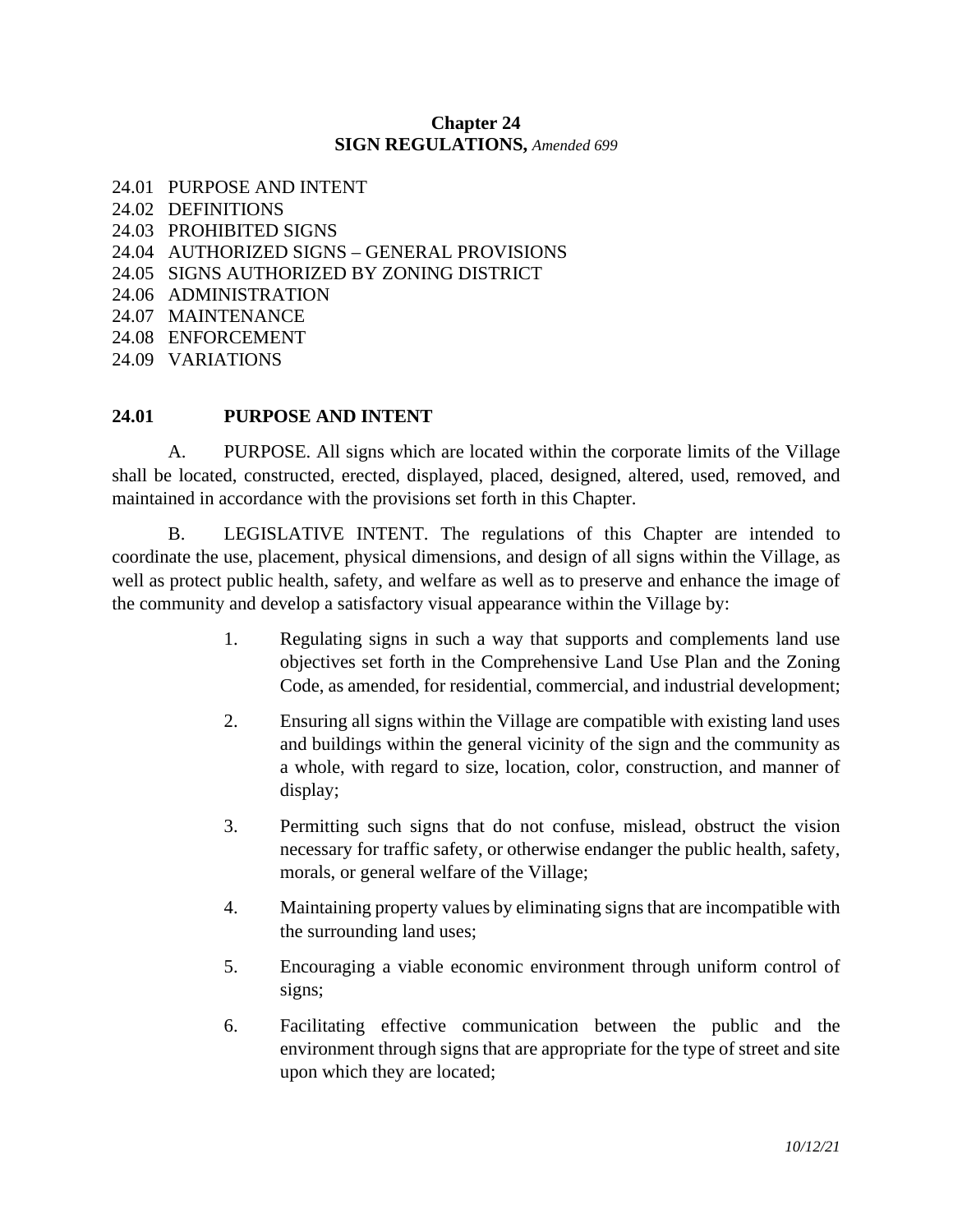- 7. Encouraging quality sign design to promote a better visual environment; and
- 8. Enhancing the physical appearance of the Village through a program which ensures the removal of inadequately maintained, illegal, and nonconforming signs within a reasonable time frame.

C. SCOPE AND APPLICATION. The regulations set forth in this Chapter shall govern the location, construction, erection, display, placement, design, structural or graphic alteration, use, removal, and maintenance of all signs within the Village. It shall be unlawful to locate, construct, erect, display, place, design, structurally or graphically alter, use, remove, relocate, or maintain any sign except in accordance with the provisions of this Chapter. This Chapter shall be interpreted in a manner consistent with the First Amendment guarantee of free speech. If any provision of this Chapter is found by a court of competent jurisdiction to be invalid, such finding must not affect the validity of the other provisions of this Chapter which can be given effect without the invalid provision.

# **24.02 DEFINITIONS**

In addition to those terms defined in Appendix A of this Code, the following words, terms, and phrases used in this Chapter are defined as follows:

**A-Frame:** A temporary sign ordinarily in the shape of the letter "A", an inverted "V" or some variation thereof, which is displayed on the ground, not permanently attached to the ground, and usually two-sided, generally connected at the top and separated at the bottom. Also referred to as "sandwich boards".

**Abandoned sign:** A sign which no longer correctly directs or identifies a bonafide business, lessor, owner or activity conducted on the premises where the sign is displayed.

**Address sign:** A sign which identifies the numerical address of a residence, business, manufacturing or institutional building.

**Awning:** A temporary shelter supported entirely from the exterior wall of a building and composed of non-rigid materials except for the supporting framework.

**Awning sign:** A type of sign painted on or attached directly to an awning.

**Background area:** The entire area of a sign on which copy could be placed, as opposed to the copy area when referred to in connection with wall signs.

**Banner**: A temporary sign made of paper, plastic or fabric of any kind which is intended to be hung either with or without a frame, with or without applied characters, letters, illustrations or ornamentations, excluding national, State or governmental flags

**Beacon:** A stationary or revolving light, also known as a "searchlight," which flashes or projects illumination, single color or multi-colored, in any manner which is intended to attract or divert attention. This term is not intended, however, to include any kind of lighting device which is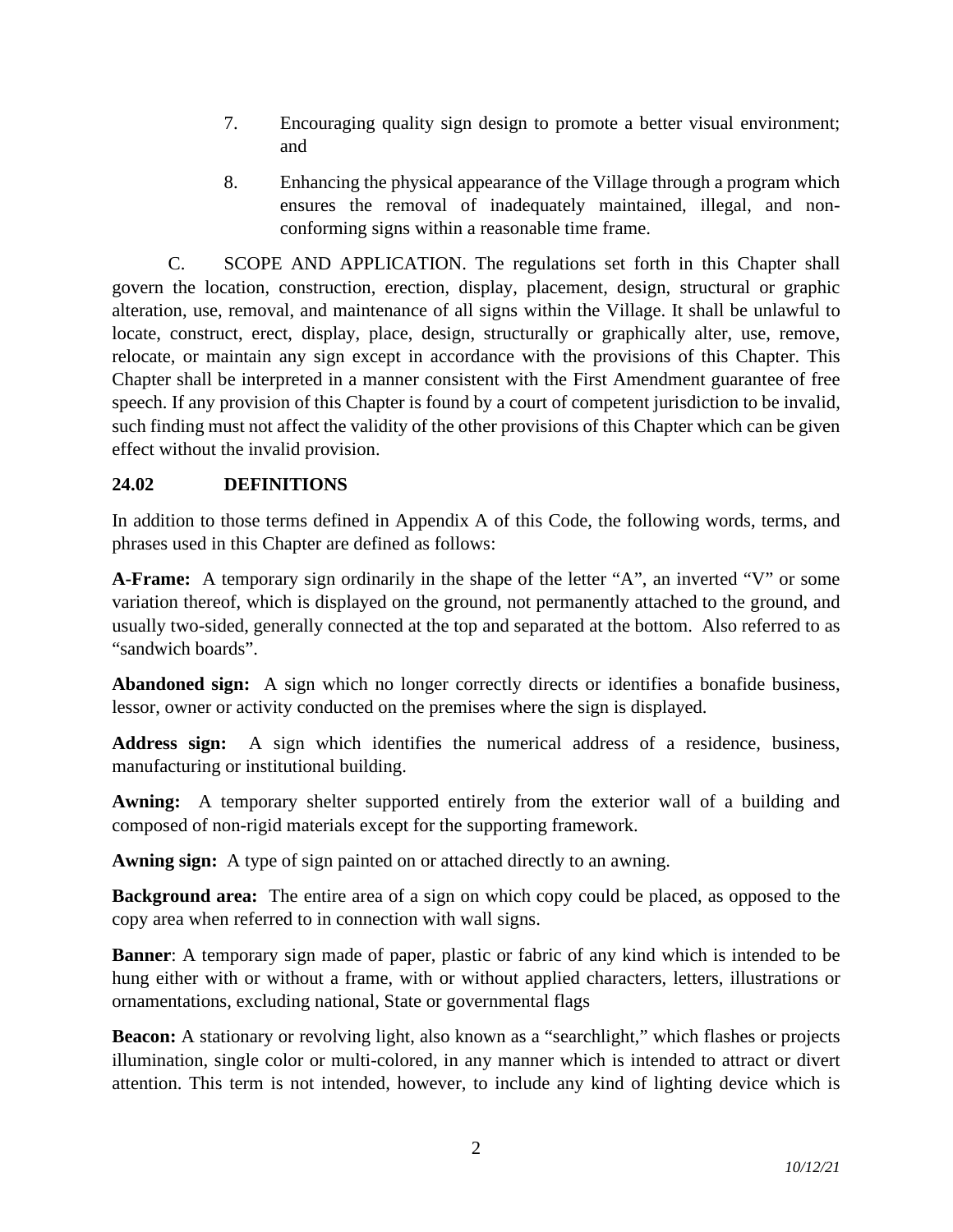required or necessary under the safety regulations described by the Federal Aviation Administration or similar agencies.

**Billboard:** Any structure or portion thereof upon which are signs or advertisements used as an outdoor display. This definition does not any bulletin boards used to display official court or public office notices, or signs advertising the sale or lease of the premises on which the sign is located.

**Canopy:** A structure other than an awning made of cloth, metal or other materials with frames affixed to a building and carried by a frame which is supported by the ground.

**Canopy sign:** A type of sign painted on or attached directly to a canopy.

**Changeable copy:** Letters, numerals or other graphics which are not permanently affixed to a structure and/or set for permanent display and are intended to be alterable through manual or electronic means.

**Changeable copy sign:** Any permanent sign that is predominantly or entirely designed or used in such a manner that characters, letters or symbols can be manually changed or re-arranged without altering the surface of the sign.

**Curbline:** The line at the face of the curb nearest to the roadway.

**Decorations:** Ornaments or trimmings displayed in connection with a holiday or a local festivity or event.

**Dimensional sign:** A type of wall sign which consists of three-dimensional letter forms which are applied directly to a building.

**Directional sign:** A wall, ground or window sign which exists for the purpose of identifying or directing vehicular and/or pedestrian traffic to essential service areas, e.g., loading docks, service entrances, offices, etc.

**Ditch line:** A shallow drainage depression of specified depth and distance from the travel lane of a roadway.

**Electronic message board sign:** A sign comprising an electronic LED, plasma or similar display portion.

**Exterior sign:** Any sign that is attached to an exterior wall or otherwise located on the outside of a structure or placed in a yard or upon vacant land.

**Feather Flag**: A temporary sign that includes a banner pole inserted into, or otherwise anchored to the ground or supported by a base, the banner pole supporting, along a vertical side, a fabric advertising display portion. Other common industry names that are considered feather flags include blade flags, teardrop flags, shark-fin flags and flutter flags. All feather flags shall be deemed to be temporary signs.

**Flashing light:** Lighting which alternatively is illuminated and not illuminated, or which otherwise varies in intensity in such a way as to not provide a constant source of light.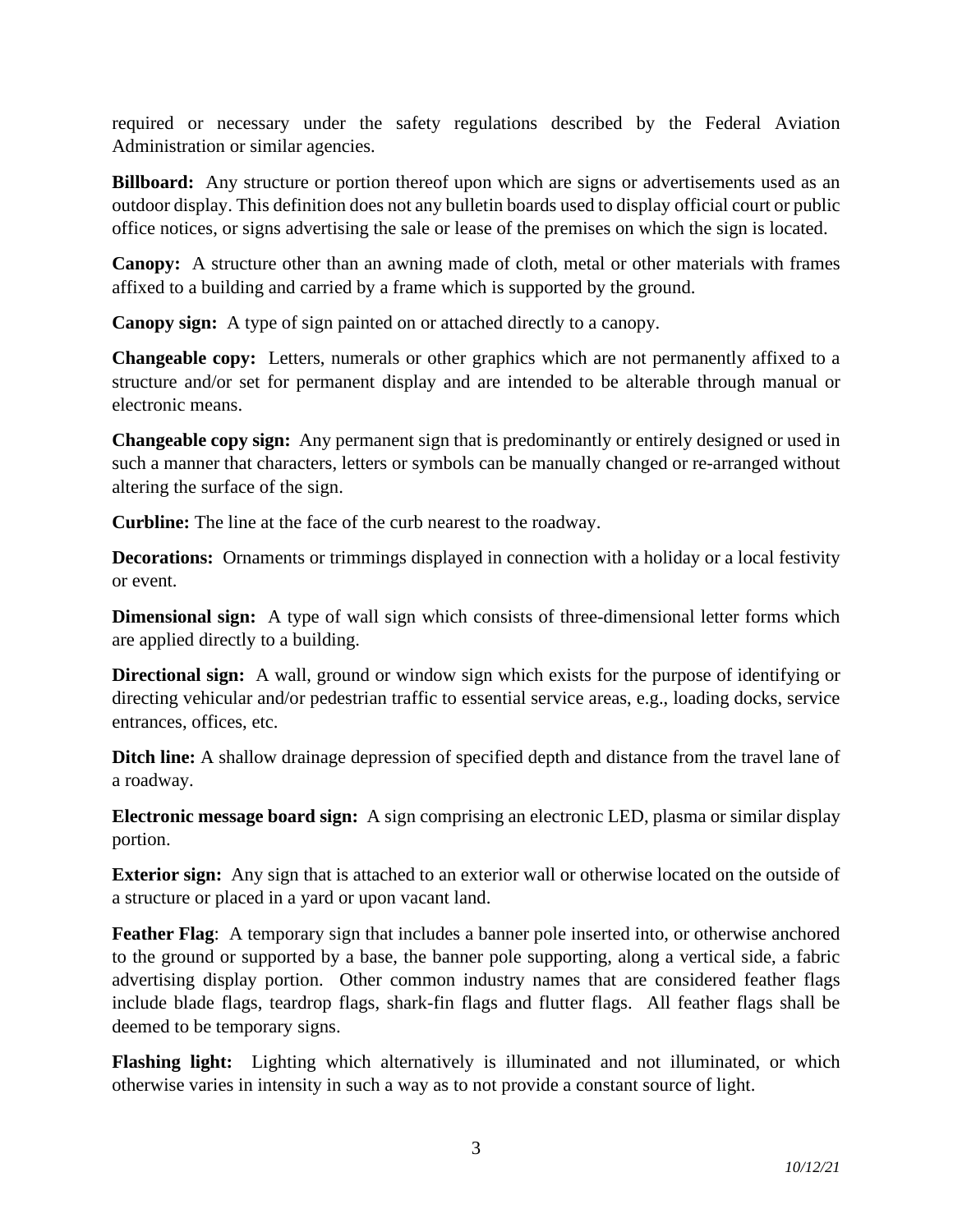**Flashing sign:** Any sign which contains an intermittent or flashing light source, or which includes the illusion of intermittent or flashing light by means of animation, or an externally mounted intermittent light source. Automatic changing signs, such as the public service time, temperature and date signs, or electronically controlled message centers, shall be classified as changeable copy signs, not flashing signs.

**Frontage:** The length of a lot line or a building site along a street or other public way.

**Grade:** The surface elevation or level of a street, sidewalk or ground.

**Ground sign:** A permanent sign supported by structures placed on, in or anchored to the ground independent from any building.

**Height of a sign:** The vertical distance from grade to the highest point of a sign.

**Human signs**: Any sign that is worn (including costumes) or held by a human.

**Illegally non-conforming:** An unlawful sign which had been constructed or installed prior to the effective date of this Chapter.

**Illuminated sign:** Any sign which is lit by artificial (usually electric) lighting or luminous devices, whether by lights or devices on or within the sign or directed toward the sign, including such chemical or physical properties which cause or effect a reflection. This definition shall include exterior strings of lights or exposed light bulbs.

**Indirect illumination:** A light source which is not directly seen.

**Inflatable sign:** Any sign or inflatable device designed to be filled with air or gas lighter than air, used singly or in clusters, displayed to attract the attention of the public. This definition shall include balloons and balloon signs.

**Institution:** A building housing an organization having a social, educational or religious purpose, such as a school, church, hospital, etc.

**Intermittent lighting:** A type of flashing lighting in which the period of change in the illumination is sufficient duration to permit a distinct message to be conveyed during each cycle.

**Internal illumination:** A light source is contained within the sign and is visible only through a translucent surface or is otherwise recessed into the sign structure using concealed fixtures so that no reflectors, extension arms, floodlights, light bulbs or fixtures are visible from direct view. Illumination of a sign which is affected by a source of light which is contained within the sign itself.

**Interior sign:** Any sign which is fully located within the interior of a building and which is not readily or obviously visible from the exterior.

**Legally non-conforming sign:** A sign which does not comply with some or all of the regulations contained in this Chapter, but which had been lawfully installed as of the effective date of this Chapter.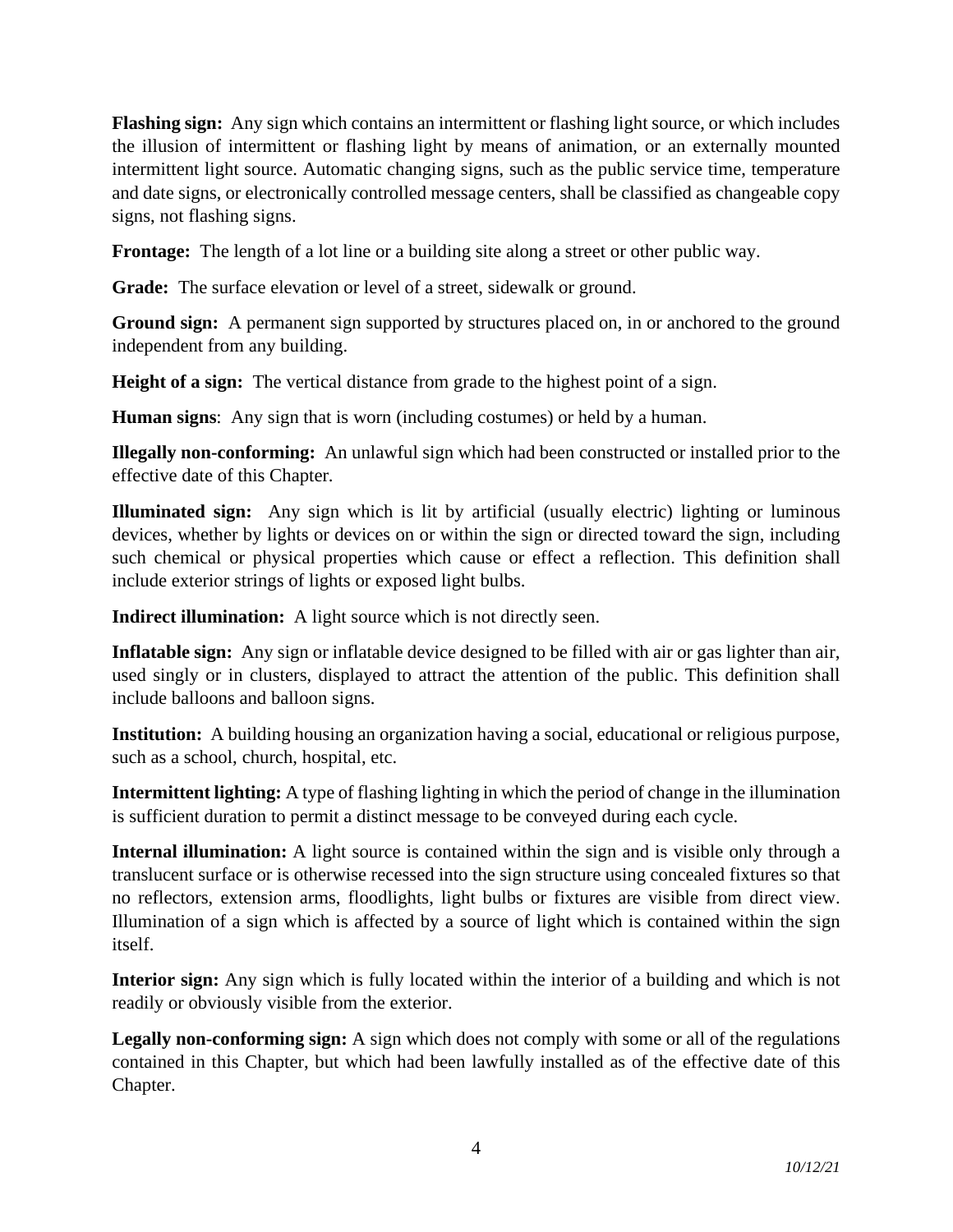**Limiting architectural feature:** A significant architectural element of a building or structure which by its existence reduces the area of the building or structure face which is suitable for signage.

**Mansard:** A roof-like sloping surface which is applied to or above the face of a building.

**Marquee:** Any hood or similar structure of a building which projects from the wall of a building and is not supported by the ground or sidewalk.

**Marquee sign:** A sign which is painted on or directly attached to a marquee.

**Menu Board sign:** A permanent sign which is utilized only for those establishments in which services are specifically provided for drive-up/drive-through services.

**Message center sign:** A type of changeable copy sign which conveys periodically-changing information of either a private or public nature.

**Moving sign:** Any sign that has any external or visible part or parts that move, rotate, spin, swing or assume a non-stationary position by electrical or mechanical means, or under normal wind currents.

**Name plate sign:** A sign which identifies the occupant and address of a building or dwelling unit.

**Neon tube sign:** A sign which is illuminated by a light source which consists of a neon or other gas-filled tube which is bent to form letters, symbols or other shapes.

**Non-conforming sign:** A sign which does not comply with 1 or more of the regulations established in this Chapter.

**Obscene:** Statements, words, suggestions or pictures of an indecent or immoral character, such as will offend public morals or decency.

**Obsolete sign:** Any sign which identifies an occupant or advertises a business conducted, product sold, or service rendered which is no longer bonafide or operational. An obsolete sign shall be deemed to be abandoned.

**Off-premise sign:** A sign which identifies goods, services or facilities which are not available on the premises where the sign is located.

**Parapet:** That portion of the wall of a building that rises above the roof level.

**Pennant:** Any lightweight plastic, fabric or other material, whether or not containing a message of any kind, suspended from a rope, wire or string, usually in a series, designed to move in the wind. Feather flags shall not be deemed pennants.

**Political campaign sign:** A sign which announces a candidate as seeking public political office and/or which conveys political issues and other data pertinent thereto.

**Portable sign**: Any sign designed to be moved from place to place which is not securely attached to the ground or any other structure, such as, but not limited to a sign mounted on a trailer or on a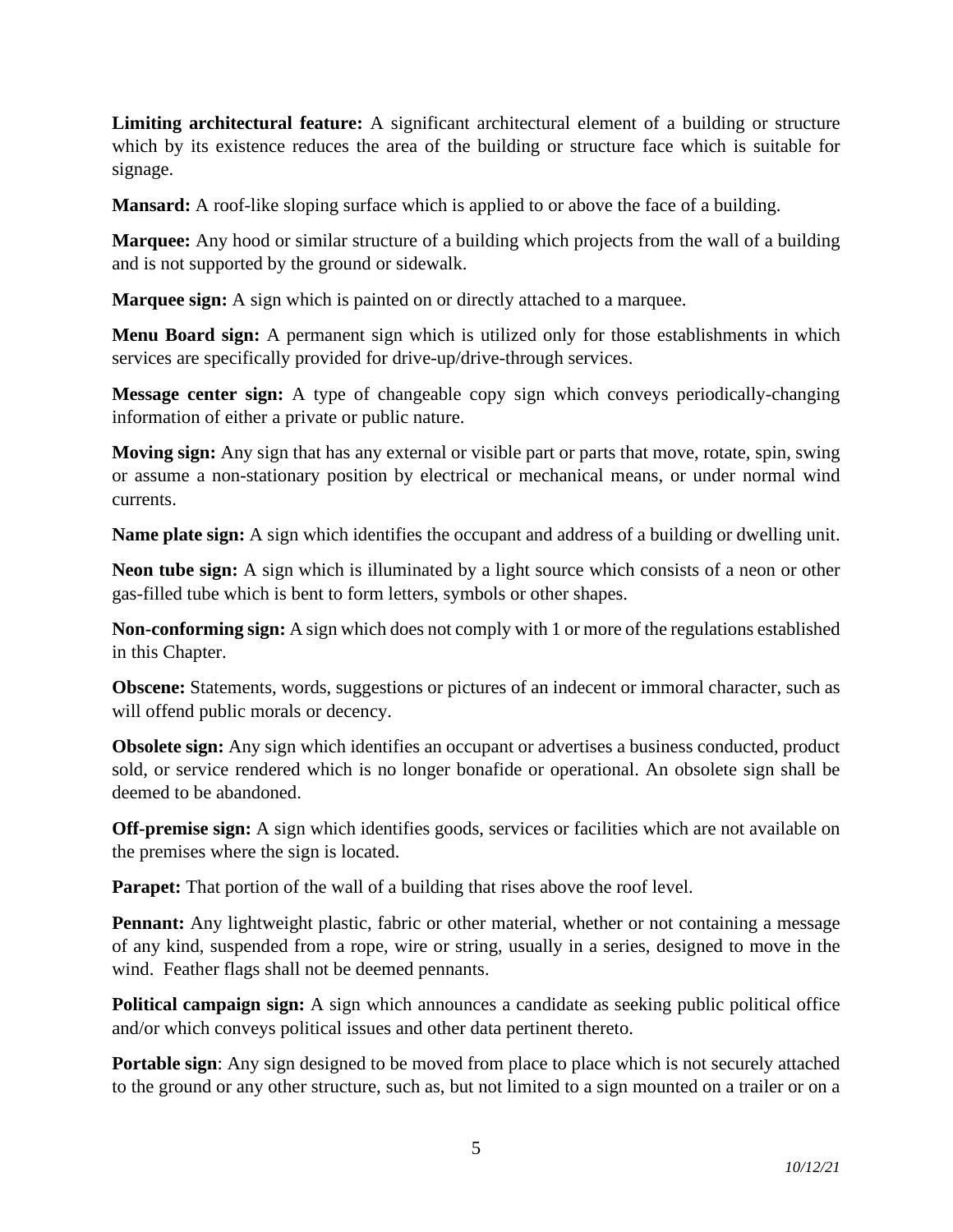frame with wheels attached. Any such sign which has had any features removed (such as wheels, frame hitch or other devices that enable it to be moved) in order to attach it to the ground or any other structure shall still be deemed to be a portable sign. Such signs may also be known as movable signs. Although portable signs often share features of changeable copy signs, for the purposes of this Chapter, this definition of portable sign shall govern

**Premise:** A lot or parcel and the buildings, structures and/or establishments which are located on that lot or parcel.

**Projecting sign:** Any sign affixed to a building or wall in such a manner that its leading edge extends more than 6 inches beyond the surface of such building or wall.

**Property line:** The lot line, as defined in the Zoning Code.

**Public entrance:** An entrance to an establishment which is provided primarily for use by the patrons or customers of the establishment and not for delivery purposes.

**Public sign:** Any sign required and erected by governmental bodies or specifically authorized for a public purpose by any law, statute, Chapter or other official action. Such signs shall include, but not be limited to: traffic control signs; parking control signs; legal notices; railroad crossing signs; warning, danger and temporary emergency signs; street name signs; identification of public sites and facilities or of institutions; announcements of community events as designated by the governmental body; and the like.

**Roof sign:** Any sign erected, constructed and maintained entirely or partially upon or over the roof of any building, with the principal support on the roof. Any sign attached to a mansard roof shall be deemed to be a wall sign.

**Setback:** The minimum distance between the property line, curbline, or ditch line if no curbline exists, and any portion of a building or sign.

**Shopping center:** A group of 4 or more stores sharing a common off-street plaza or parking area into which such stores are oriented.

**Sign:** A sign is any name, identification, description, advertisement, display or illustration which is affixed to or painted or represented directly upon a building, structure or other outdoor surface or piece of land; and which directs attention to an object, idea, product, philosophy, place, activity, person, institution, service organization or business; and which is located, on a permanent or temporary basis, on the premises at or on which the object, idea, product, philosophy, place, activity, person, institution, service, organization or business is located, offered or sold. For the purpose of this Chapter, a building, or portion of a building, or any item or material (opaque, transparent, colored or illuminated) physically attached to a building which departs from standard architectural treatment in an attempt to attract attention to the premises by reason of color scheme and/or illumination, or part of a building or facade not required structurally or for maintenance, and which is intended to direct attention to products, goods, services, events or entertainment, shall be considered a "sign" and be subject to all pertinent regulations, including signable area as defined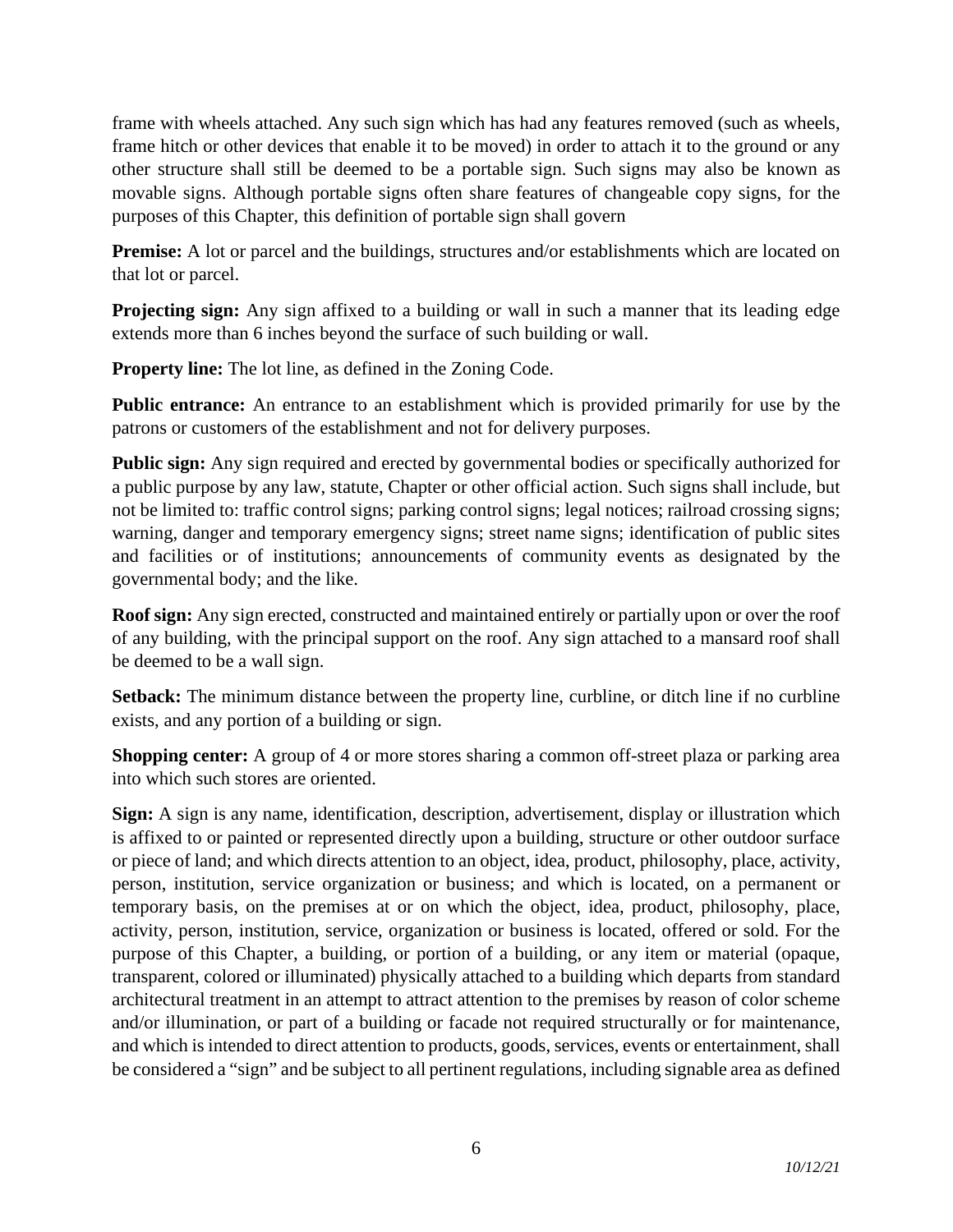herein. Sings located completely within an enclosed building, and not exposed to view from a street, are not considered a sign.

**Sign message area:** The area of a sign configured to display words, symbols, geometric shapes, pictures or logos which communicates information to the general public.

**Signable area:** Any continuous portion of a building which is unbroken by doors, windows, or other architectural details.

**Subdivision:** A tract of land which is legally divided into residential, commercial or industrial lots.

**Subdivision identification sign:** Any permanent sign designed to identify a parcel consisting of multiple lots, buildings or dwellings. A residential subdivision identification sign is used for the stated purpose in residential zoning districts. A non-residential subdivision identification sign is used for the stated purpose in non-residential zoning districts.

**Surface area of sign:** Surface area shall be the gross surface area within a single continuous perimeter composed of a single rectangle enclosing the extreme limits of characters, lettering, illustrations, ornamentations or other figures, together with any material or color forming an integral part of the display or to differentiate the sign from the background to which it is placed. Structural supports bearing no sign copy shall not be included in gross surface area; however, if any portion of the required structural supports become enhanced for decorative or architectural purposes, that portion will be included in the total gross surface area of the sign. For computing the area of any sign which consists of individual letters or separate graphic elements, the area shall be deemed to be the area of the smallest rectangular figure which can encompass all of the letters or elements. All sides of a sign having more than 2 faces which are visible from any 1 street shall be included in the calculation of the area.

**Swing sign:** Any sign attached or fixed to a metal or wooden frame by a coupling that allows the sign to swing relative to the frame.

**Temporary sign:** A sign designed, constructed or erected for display for a limited and usually fixed duration of time. Non-limiting examples of temporary signs are: feather flags, A-frame signs, portable signs and banners.

**Tracker sign:** Any off-premise subdivision identification sign.

**Translucent:** Permitting the passage of light without being transparent.

**Tube illumination:** A neon or other gas-filled tube of glass or similar material which is formed into a message and, itself, is the source of its illumination.

**Unlawful sign:** A sign which does not meet the terms of this Chapter or which the Village has declared to be unlawful because it poses a danger to public safety by reason of dilapidation or abandonment.

**Vehicular sign:** A sign painted on or applied directly to a truck, car, bus or other motorized vehicle or portable equipment.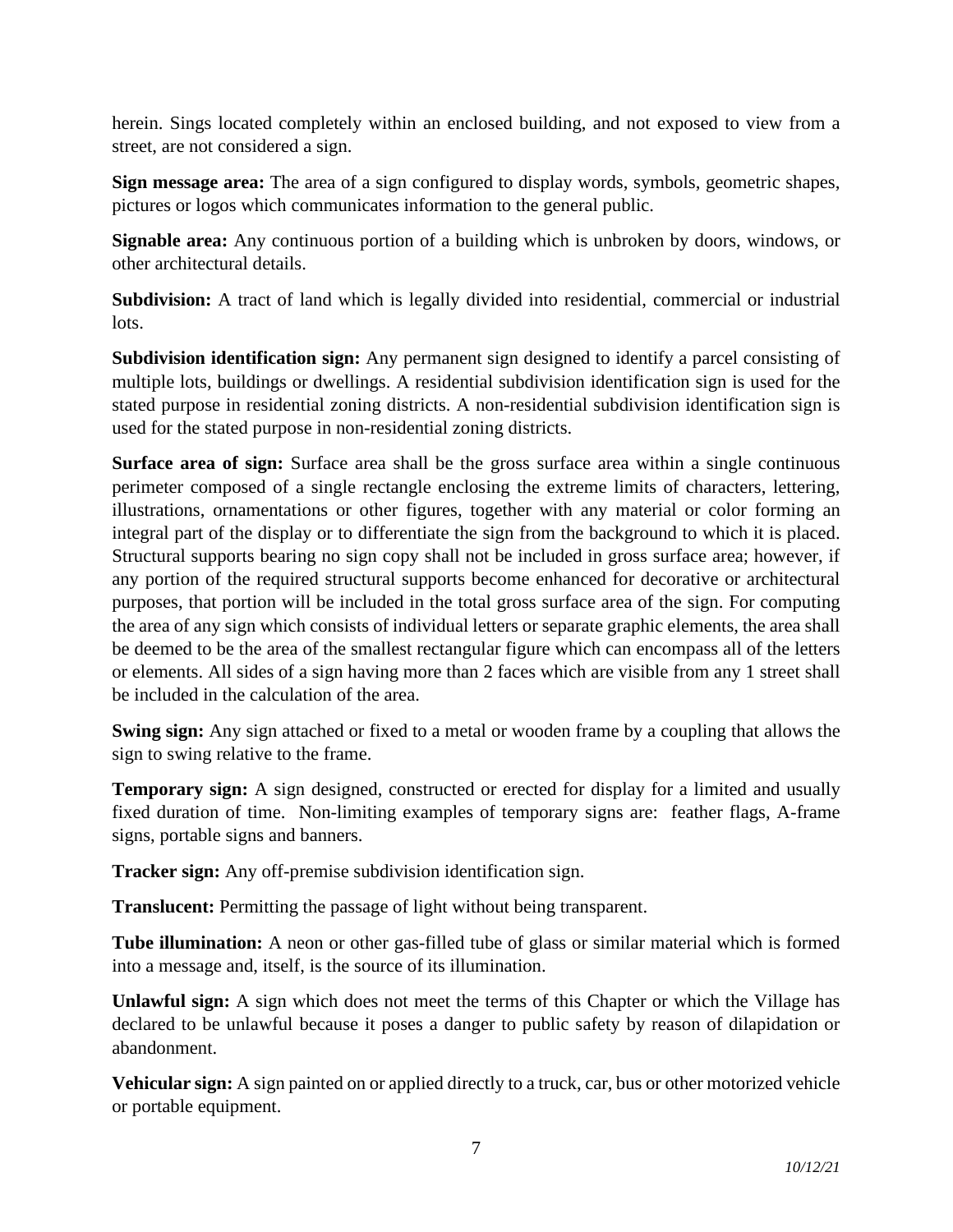**Wall sign:** A sign which is placed against a building or other structure and which is attached to the exterior front, rear or side wall of a building.

**Window sign:** A sign that is posted on the interior or exterior of a window of a building or structure which is intended to be read from the exterior of the building or structure.

**Yard sign.** A temporary sign that is constructed of paper, vinyl, plastic, wood, metal or other comparable material, which is mounted on a stake or a frame structure that includes one (1) or more stakes.

## **24.03 PROHIBITED SIGNS**

The following signs are specifically and expressly prohibited from being located, constructed, erected, displayed, placed, structurally or graphically altered, used, maintained, or relocated on any property within any zoning district within the Village unless otherwise provided for in this Chapter:

- 1. Inflatable signs.
- 2. Pennants.
- 3. Beacons.
- 4. Flashing signs.
- 5. Obscene signs.
- 6. Off-premise signs.
- 7. Vehicle signs.
- 8. Moving signs.
- 9. Obsolete signs.
- 10. Tracker signs.
- 11. Roof signs.
- 12. Billboards.
- 13. Banners.
- 14. Feather flags.
- 15. A-Frame signs.
- 16. Human signs.
- 17. Any sign determined by the Building Inspector and/or the Chief of Police to constitute a traffic or pedestrian hazard by reason of size, location, color, condition, or type of illumination.
- 18. Any sign that is located in or extends over public property or the public right of way, except for public signs as provided in this Chapter.
- 19. Any sign that obstructs traffic sight lines, sight triangles, or public signs at street intersections or railroad crossings.
- 20. Any sign for which building code compliance review is required, but for which no building code compliance review has been sought.
- 21. Any sign painted on an exterior building wall, fascia, parapet, or painted on or attached to a chimney, on a fence or fence-wall, retaining wall, bench, fence post, refuse enclosure, utility box, storage shed, bus shelter, satellite dish, antenna or other accessory structure, unless approved by the Village Board or its designee.
- 22. Any sign attached, painted on, nailed, or otherwise affixed to trees, other vegetation, landscaping, stones, or natural materials.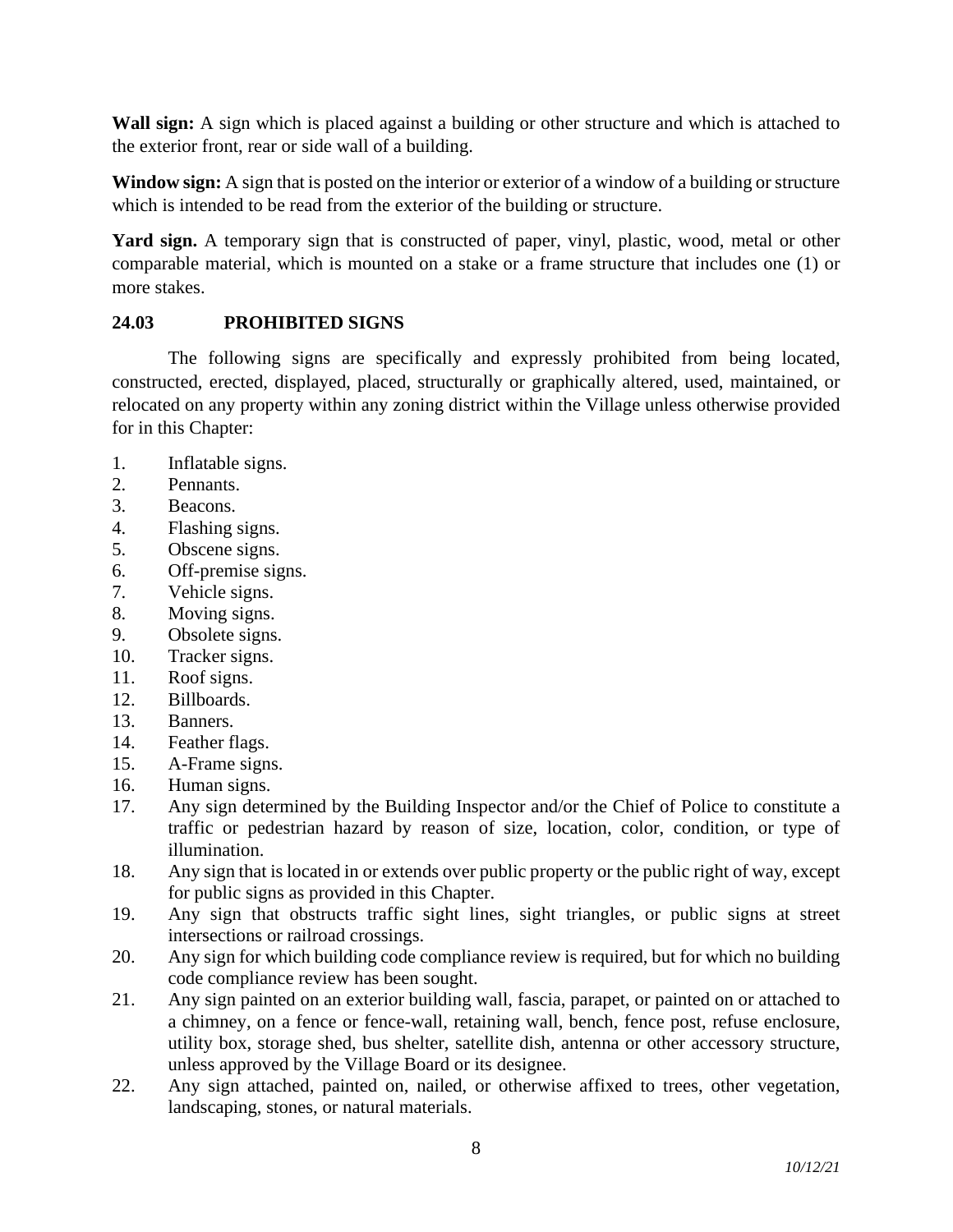- 23. Any sign attached, painted on, or otherwise affixed to tents or umbrellas, except those that specifically permitted in conjunction with a special event approved by the Village Board or its designee.
- 24. Any sign which uses exposed exterior neon tubing and/or exposed light bulbs.
- 25. Any sign painted on, attached, or otherwise affixed to flag poles, light poles, telephone poles or utility poles except public signs attached to light poles as permitted herein.
- 26. Any additional or subsequent sign painted on, attached, or otherwise affixed to any permitted sign.
- 27. Any additional sign attached or otherwise affixed to the face of a sign of which any portion extends beyond any edge of the sign.
- 28. Any sign which emits sound, odor, or visible matter, exclusive of approved electronic message board signs.
- 29. Any sign that is not expressly allowed or governed by the terms of this Chapter.

## **24.04 AUTHORIZED SIGNS-GENERAL PROVISIONS**

A. GENERAL. Signs shall be classified and permitted in accordance with the regulations set forth in this Chapter. This Chapter shall be strictly construed and where signs are not specifically permitted they shall be deemed prohibited as if specifically set forth in Section 24.03.

B. AUTHORIZATION BY OWNER. No person shall erect, alter, or relocate any sign within the Village without first obtaining the express consent of the owner of the land upon which the sign shall be erected, altered, or relocated.

C. NO PORTABILITY OF SURFACE AREA. There shall be no portability of unused permitted surface area for any sign to any other permitted sign unless otherwise provided for in this Chapter.

D. SPECIAL AREAS OF CONTROL. The Village Board may designate geographic areas within the Village with unique characteristics as a "special area of control" for the purposes of permitting and regulating signs therein that meet the intent of this Chapter. Such special areas of control shall be designated on a map prepared by the Village Building Inspector. Sign regulations for special areas of control shall be listed in separate sections of this Chapter.

E. PLANNED DEVELOPMENT SIGNAGE. Signs located within a planned development shall be governed by those standards set forth in the underlying zoning district. The Village may permit additional or different signage or require different standards for signage as part of final approval of a planned development at the time of such approval.

F. SIGN PLACEMENT IN PUBLIC AREAS. Except for public signs, no sign shall be erected on any tree, utility pole, traffic standard or other public sign standard.

### **24.05 SIGNS AUTHORIZED BY ZONING DISTRICT**

A. The following signs are hereby exempt from the building code compliance review and fee provisions of this Chapter unless otherwise stated and shall be permitted in all zoning districts within the Village unless otherwise specified herein. Such signs are defined as exterior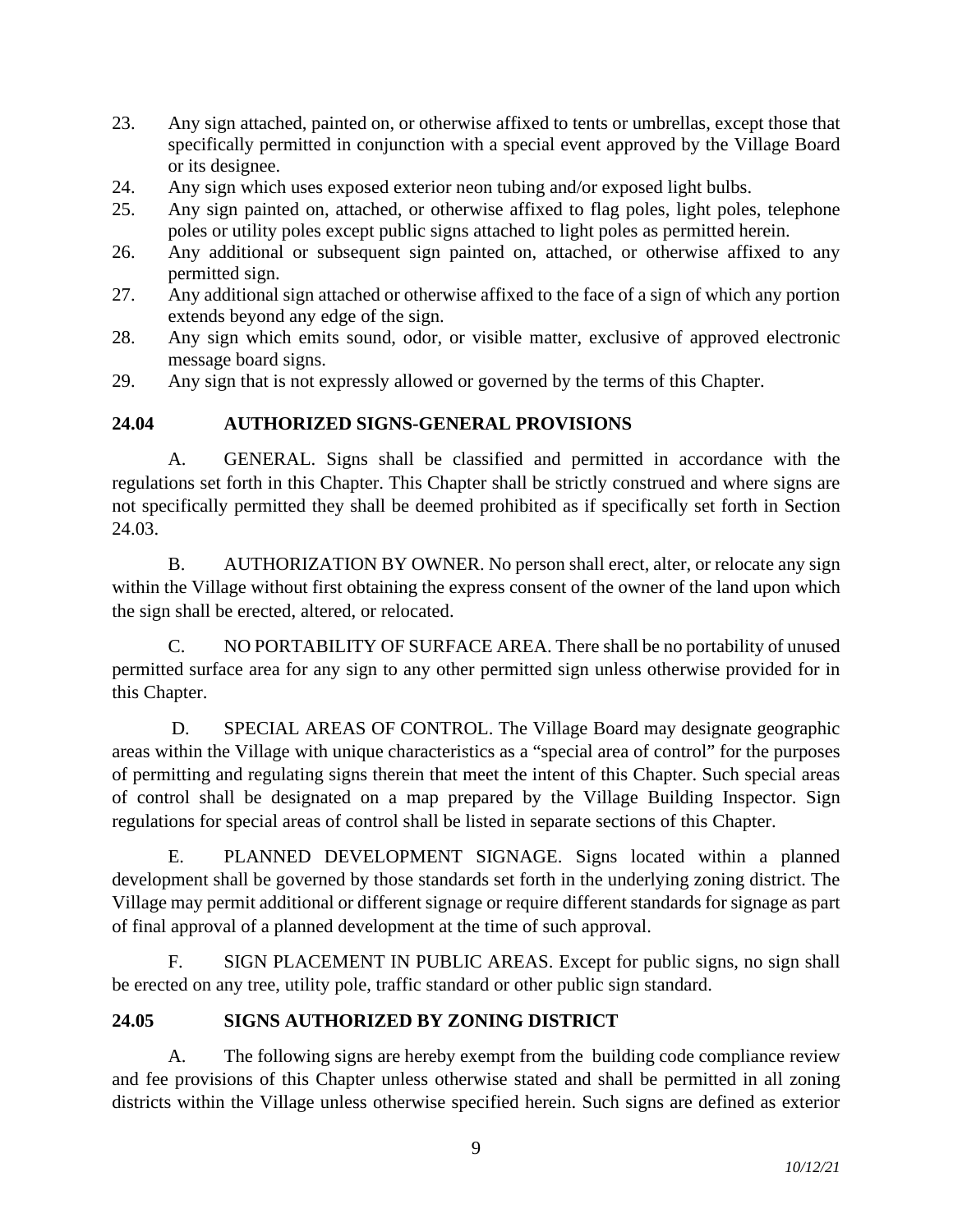signs unless otherwise stated and shall not be illuminated unless illumination is specifically provided for in this Chapter. Any sign permissibly illuminated under this Chapter shall undergo building code compliance review for purposes of determining compliance with the Village's adopted electric code and the owner of the sign shall reimburse the Village for any professional fees incurred in completing the building code compliance review.

- 1. Interior Signs.
- 2. Memorial Signs. Memorial plaques or tablets, monuments, grave markers, statuary, or other remembrances of persons or events.
- 3. Decorations. Decorations shall be allowed, provided that they are maintained for a cumulative period of no more than a total of forty-five (45) days. Such decorations may be illuminated without the need for building code compliance review. Exterior decorations in non-residential districts are limited to placement on buildings only, and require the consent of the building or property owner.
- 4. Vehicular Signs. Signs placed on or affixed to vehicles and/or trailers where the sign is incidental to the primary use of the vehicle or trailer. However, signs placed on or affixed to vehicles and/or trailers that are parked on a public right of way, public property, or private property in a way so as to be visible from a public right of way shall be prohibited. The intentional parking of a vehicle and/or trailer bearing a sign in such a way or in such a location that the vehicle serves as an off-premise sign shall be prohibited. The parking of such a vehicle and/or trailer shall be permitted at the private residence of the vehicle operator or at the business to which the vehicle and/or trailer relates.
- 5. Regulatory Notice Signs. No trespassing, no hunting, no dumping, no parking, towing, and other similar signs (including those set forth by the current regulations of the Illinois Commerce Commission) not exceeding one and a half (1 ½) square feet in surface area per sign. In addition to the requirements contained herein, any towing signs or no parking signs on private property subject to towing, on either residential or non-residential zoning lots, shall, in addition to the signage required by 625 ILCS 5/18a-302 and the applicable Illinois Commerce Commission Regulations, include on any such signs the name, address and telephone number of the appropriate towing company utilized for towing from the private property. Regulatory notices signs may be constructed on a fence or other permanent structure.
- 6. Yard signs and swing signs shall be allowed in residential zoning districts. Only swing signs shall be allowed in non-residential zoning districts. Yard signs and swing signs shall subject to the following provisions: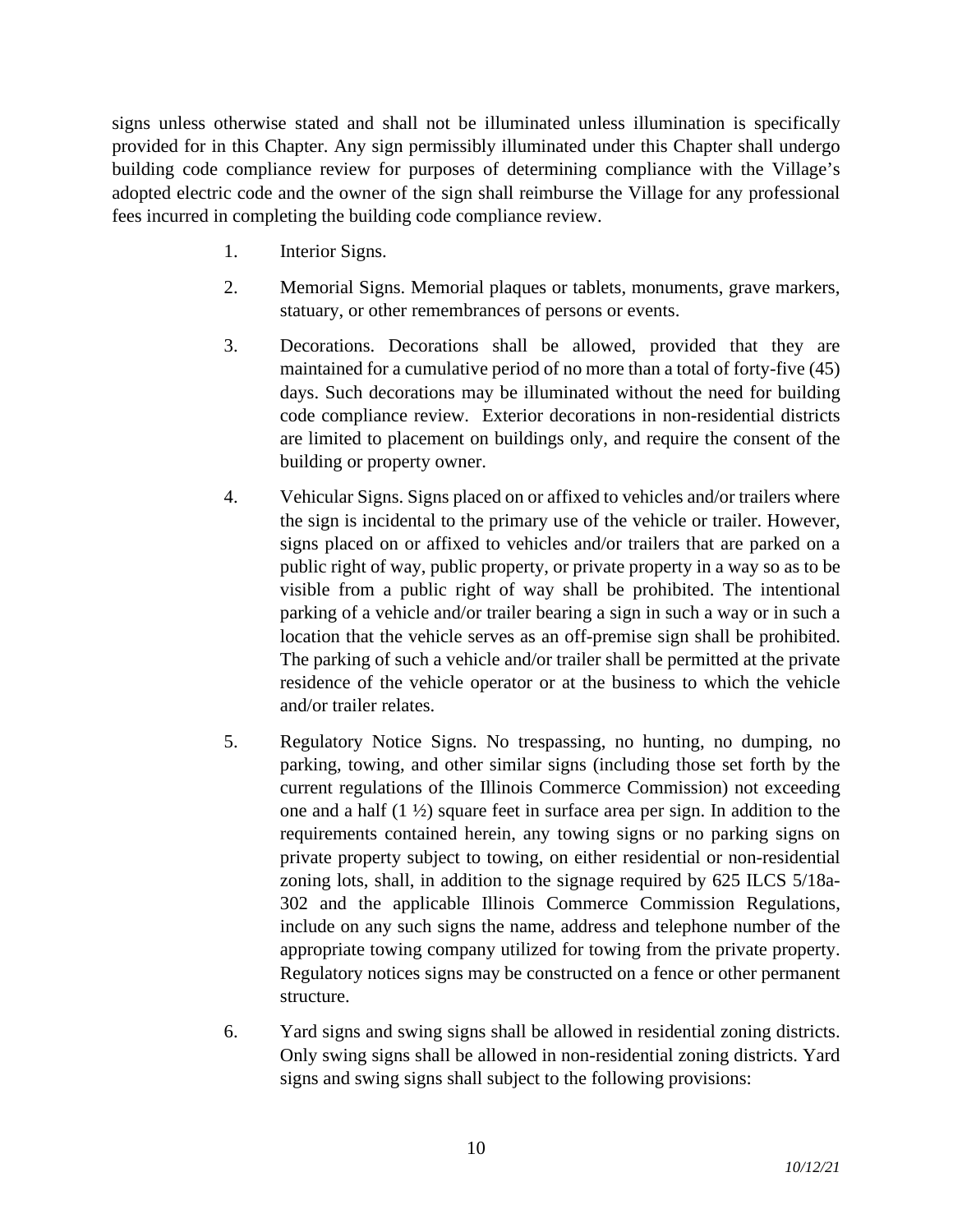- i. Only one (1) yard or swing sign may be placed on a property unless otherwise provided in this subsection.
- ii. A yard or swing sign may be displayed a maximum of two (2) times per calendar year upon the same premises for a period of time not to exceed thirty (30) calendar days each time. The two (2) periods of thirty (30) calendar days shall not be immediately sequential. A property listed for sale or lease shall be exempt from the time limitations provided herein.
- iii. Yard or swing signs shall be set back not less than twenty (20) feet, measured from the most restrictive of either the property line, the curbline, or the ditch line if no curbline exists.
- iv. No yard or swing sign shall be illuminated, electronically operated, or contain moving parts.
- v. No yard or swing sign shall be displayed on any tree, street light pole, utility pole, street sign, traffic sign pole, or otherwise placed or erected on within public right of way.
- vi. No yard or swing sign shall be displayed on or within a vehicle or be placed in such a location as to cause an obstruction to the clear view of traffic.
- vii. Yard Signs. In addition to the other provisions listed in this subsection  $24.05(A)(6)$ , yard signs shall be subject to the following provisions:
	- a. Surface area of any face shall not exceed 24" x 18".
	- b. The height of a yard sign shall not exceed three (3) feet.
- viii. Swing Signs. In addition to the other provisions listed in this subsection  $24.05(A)(6)$ , swing signs shall be subject to the following size and height provisions:
	- a. The surface area of any face shall not exceed 36" x 24".
	- b. The height shall not exceed six (6) feet.

c. The sign shall be constructed of wood, metal, or a combination thereof.

- d. The sign shall not contain a rider sign attached to the frame in addition to the swing sign.
- e. Only one (1) swing sign shall be allowed unless the property has frontage on multiple streets, in which case one (1) swing sign is permitted on each frontage area.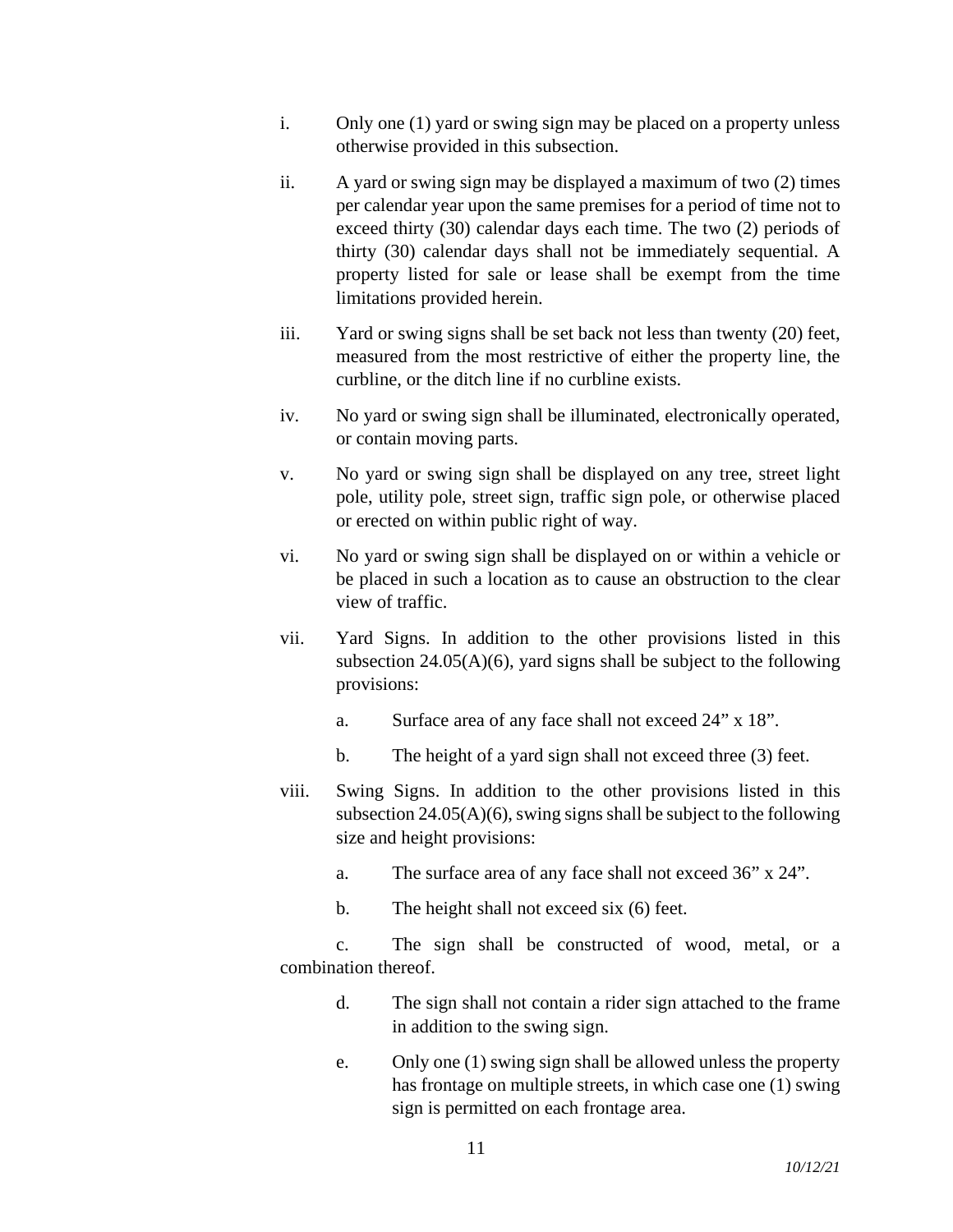- 7. Political Campaign Signs. Public campaign signs shall be permitted in all zoning districts and on public property used as a polling place in compliance with the requirements of 10 ILCS 5/17-29. Political campaign signs shall not be placed on a right-of-way.
- 8. Name Plate Signs. Name plate signs shall be subject to the following provisions:
	- a. They are wall signs not exceeding two (2) square foot in surface area.
	- b. A combination of an address sign and name plate sign shall be permitted provided that such sign does not exceed four (4) square feet in surface area.
	- c. One sign shall be permitted for each building or dwelling unit unless a building or dwelling unit has more than one entrance in which case one (1) sign shall be permitted for each entrance.
- 9. Address Signs. Address signs shall be subject to the following provisions:
	- a. They are wall signs not exceeding two (2) square foot in surface area.
	- b. A combination of an address sign and name plate sign shall be permitted provided that such sign does not exceed four (4) square feet in surface area.
	- c. One sign shall be permitted for each building or dwelling unit unless a building or dwelling unit has more than one entrance in which case one (1) sign shall be permitted for each entrance.
- 10. Subdivision Identification Signs. Ground signs shall be permitted for the purpose of identifying planned developments and subdivisions in any zoning district subject to the conditions as specified in this Chapter as well as the following conditions:

12

- a. There shall be a maximum of one (1) ground sign allowed provided that:
	- i. Where a planned development or subdivision has multiple entrances along public streets, additional signs may be granted by the Village Board or its designee.
	- ii. Subdivision identification signs as provided for herein shall be approved by the Village Board or its designee.
- 11. Public Signs.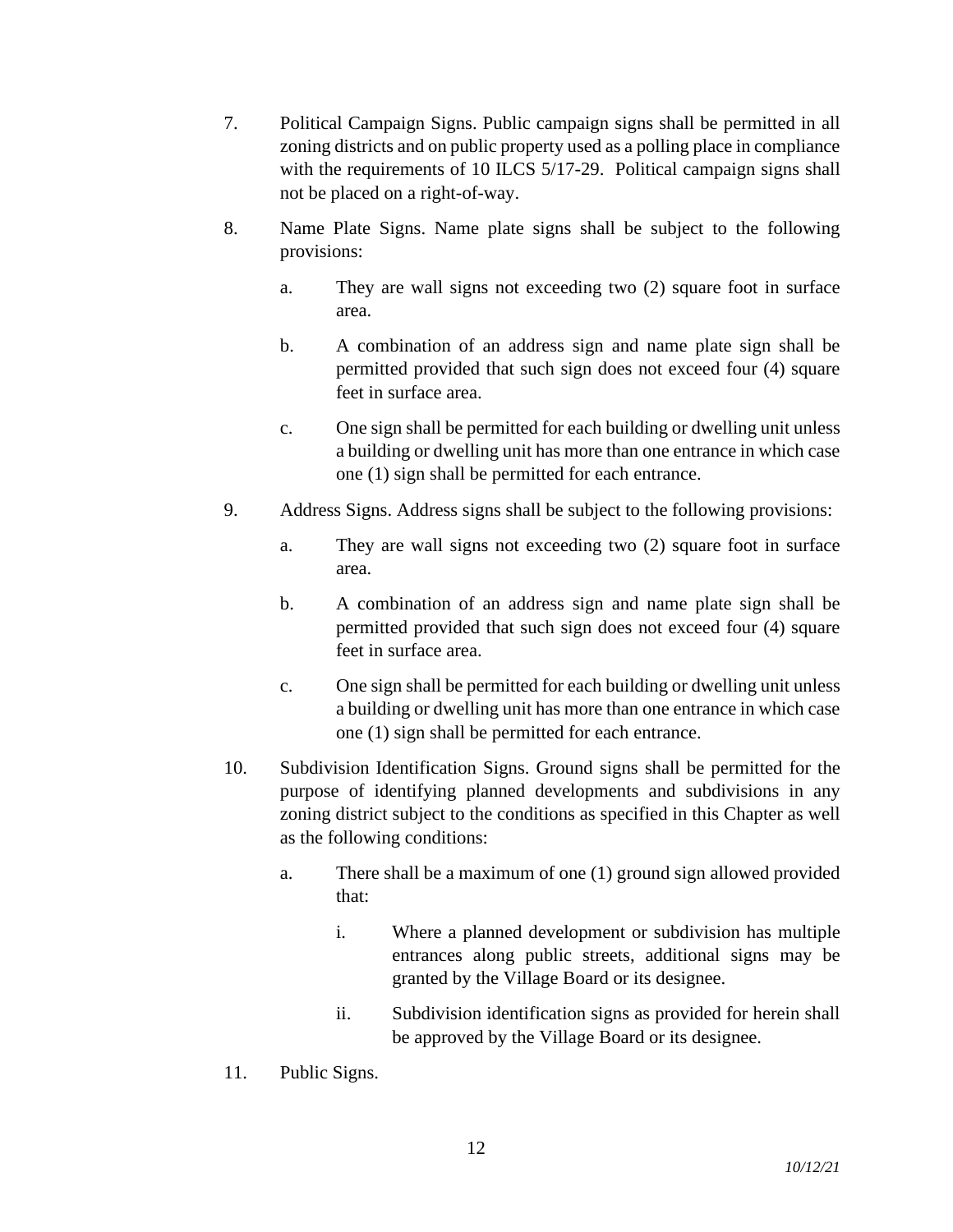- 12. Directional Signs. Directional signs shall be subject to the following provisions:
	- a. The sign shall not exceed four (4) square feet in surface area and may be illuminated.
	- b. A ground sign shall not exceed four (4) feet in height.
	- c. The sign shall be setback a minimum of fifteen (15) feet from any street or access drive measured from the most restrictive of the property line, curbline, or the ditch line if no curbline exists.
- 13. Electronic Message Board Signs.
	- a. Electronic Message Board Signs (a/k/a "Electronic Sign") may be allowed subject to the following provisions:
		- i. General:
			- a. a. An electronic sign permit is required for each electronic sign which must be approved by the Village Board of Trustees after a public hearing conducted before the Village Board of Trustees. Such public hearing shall be held at least fifteen (15) days but no more than thirty (30) days after written notice sent by the applicant via regular mail to all owners of record of parcels contiguous to the borders of the parcel on which it is proposed that an electronic sign be installed, and such notice shall include a schematic of the proposed electric sign. The Village Board of Trustees shall have the right to impose reasonable conditions upon the sign applicant to alleviate or eliminate any adverse impacts of the proposed electronic sign in order to protect the health, safety, and welfare of the community.
			- b. No electronic sign may be placed so as to obscure or interfere with a traffic control device.
			- c. The display portion shall comprise a matte black background and a minimally reflective outside shield.
			- d. An electronic sign incorporating controls to automatically display public safety alerts are preferred.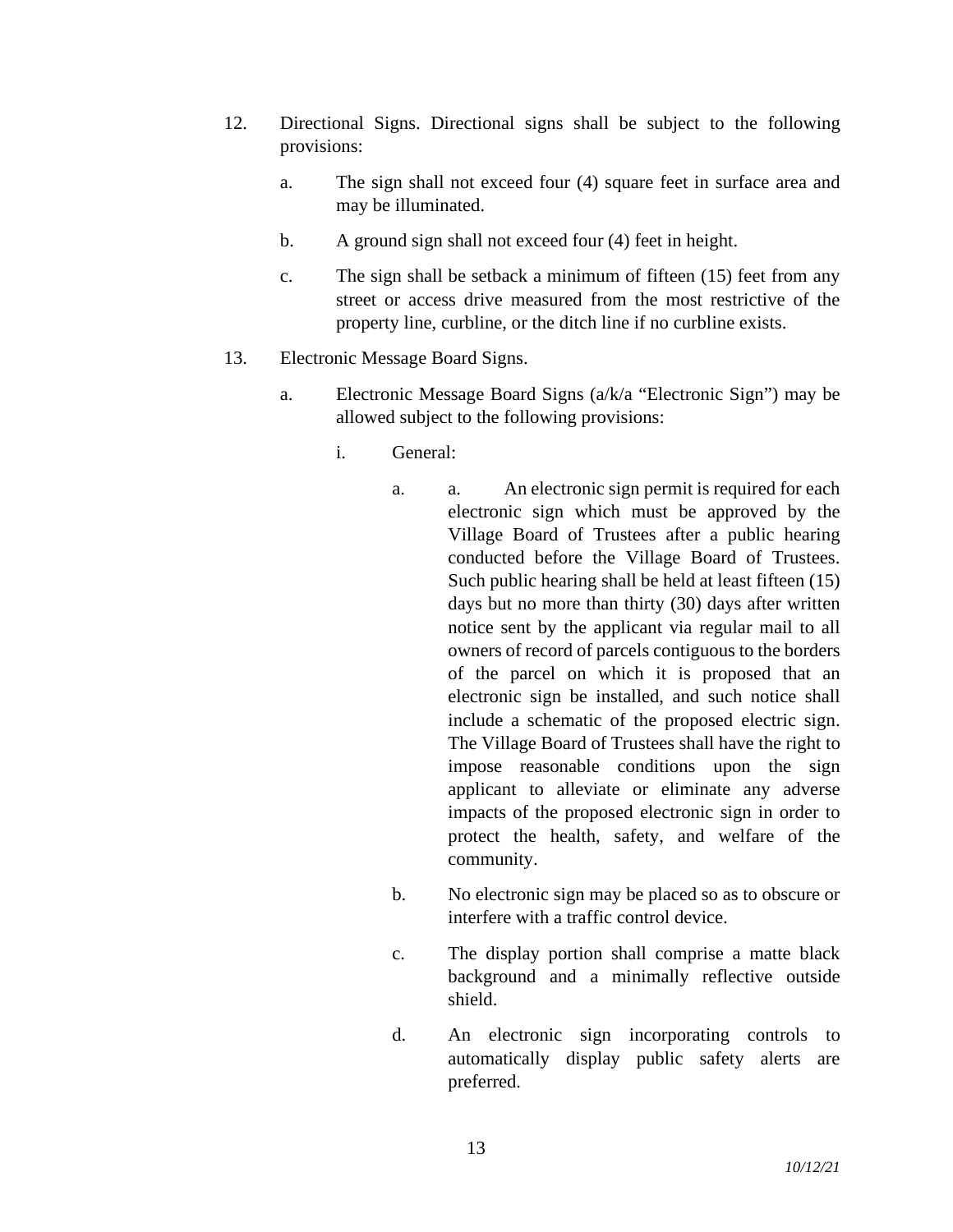- e. The maximum allowed area of a display portion is two thousand, five hundred square inches (17.36 sq. ft. or 2,500 sq. in.) subject to the conditions and exceptions of subsection iv below.
- f. This definition of an "electronic sign" does not encompass digital menu boards.
- ii. Format of displayed content.
	- a. The content of the LED display portion shall include no more than alphanumeric, text characters, and static graphic components (i.e., non-video).
	- b. Transitions between sequential messages displayed on the display portion shall be limited to fadeout/fade-in, with a minimum of one (1) second delay therebetween, or direct transition only. Animated transitions, such as phasing, scrolling, blending, flashing and other effects are prohibited.
	- c. Message content shall be displayed for a minimum duration of five (5) seconds before transitioning to a different message.
- iii. Operation and maintenance of the display portion.
	- a. The display portion must emit the displayed content. Externally illuminated or projected content is prohibited.
	- b. The display portion, electrical connections and integration with surrounding sign structure must meet the standards of the Village's adopted electric code and must undergo a building code compliance review and be inspected and approved by the Village prior to activation.
	- c. The light output of the display portion shall not exceed an intensity of 0.5 foot candles measured at 150 feet of the source. The display portion shall comprise an ambient light sensing device that will adjust the brightness of the display as the natural ambient light conditions change.
	- d. The electronic sign shall be maintained in proper, working condition.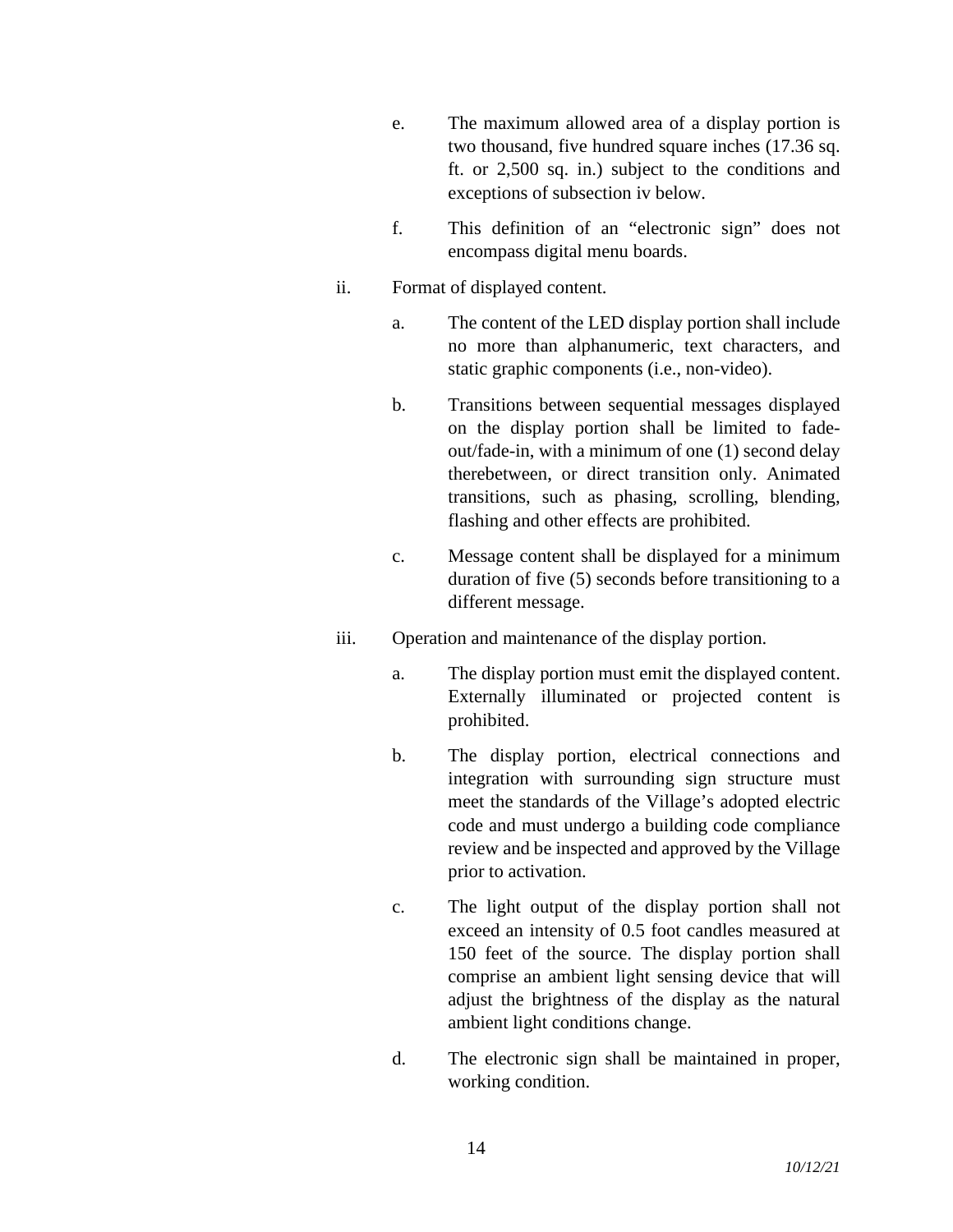- iv. Integration of LED display portion.
	- a. Notwithstanding any other provisions of this Code, the LED display portion of the electronic sign must be incorporated into a permanent pole or ground monument sign and shall be subject to the following provisions:
		- i. For a sign with a height of forty-eight (48) inches and less than one hundred and eight (108) inches, the display portion of the sign shall be equal to or less than thirty-three percent (33%) of the total sign area. The sign area shall not exceed 7,500 square inches or fifty-two and eight tenths (52.08) square feet on a side. For a sign with a height less than forty-eight (48) inches, the display portion of the sign shall be equal to or less than fifty percent (50%) of the total sign area. The sign area shall not exceed five thousand (5,000) square inches or thirty four and 72 hundredths (34.72) square feet on a side.
		- ii. Stand-alone electronic displays are prohibited. All electronic displays must be incorporated with surrounding or adjoining sign structure.
		- iii. Under no circumstances shall an electronic sign be installed such that its output casts light onto a residence in excess of an increase of 0.5 foot candles from the previously existing ambient level at any given property line of the parcel for which an electronic sign is sought. Shields and/or landscaping shall be installed to block any such increased light levels.
- v. Any electronic sign which structure is damaged by any cause by more than fifty percent (50%) as determined by the Village Administrator, shall be rebuilt in compliance with the Village regulations in force at the time of rebuilding.

B. PERMITTED SIGNS IN RESIDENTIAL ZONING DISTRICTS. The following signs shall be permitted within the Village as accessory uses in residential zoning districts, and shall be subject to all applicable standards: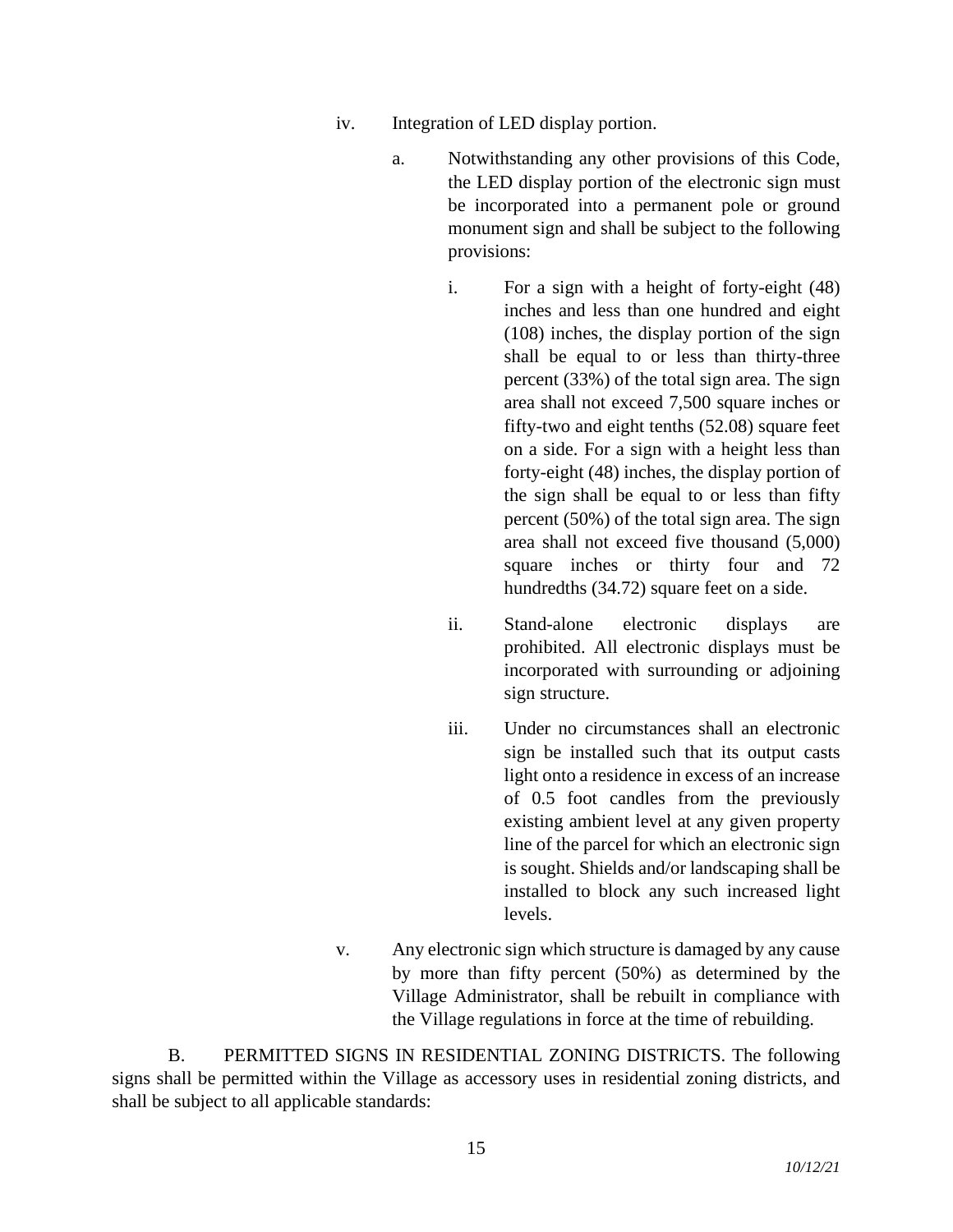- 1. Signs permitted as specified in Section 24.05(A).
- 2. One identification sign, not to exceed thirty-two (32) square feet in total surface area if single-faced, or forty-five (45) feet in total surface area if double-faced, for the following uses: religious institutions, private or public schools and facilities constructed and maintained by any taxing district. Such a sign may be illuminated, shall not exceed nine (9) feet in height, and shall be setback a minimum of fifteen (15) from any property line and, in no case, less than twenty (20) feet from the curbline of an adjacent public street, and if no curbline exists not less than twenty (20) feet from the ditch line of an adjacent public street. Two such identification signs may be erected at entrances to the facility if the permitted square footage is divided equally into two (2) symmetrical signs, provided that all other provisions of this Chapter are met. Identification signs may include changeable copy and may be illuminated.
- 3. Residential Subdivision Identification Signs. Residential Subdivision Identification Signs shall be subject to the following provisions:
	- a. The sign shall be maintained by a homeowners' association or similar organization.
	- b. The sign may be installed on masonry entry monuments, which may be constructed on both sides of the entry street.
	- c. The height shall not exceed five (5) feet.
	- d. The sign area shall not exceed thirty-two (32) square feet per side, limited to two (2) sides, or sixty-four (64) square feet total.
	- e. The sign shall comply with the following setback requirements:
		- i. Fifteen (15) feet from the property line;
		- ii. Fifteen (15) feet from the curbline of an adjacent access drive;
		- iii. Fifteen (15) feet from the ditch line of an adjacent access drive if no curbline exists;
		- iv. Twenty (20) feet from the curbline of an adjacent public street; and
		- v. Twenty (20) feet from the ditch line of an adjacent public street if no curbline exists.
	- f. The sign shall not impede normal pedestrian movement nor obstruct the line of sight for motor vehicle traffic.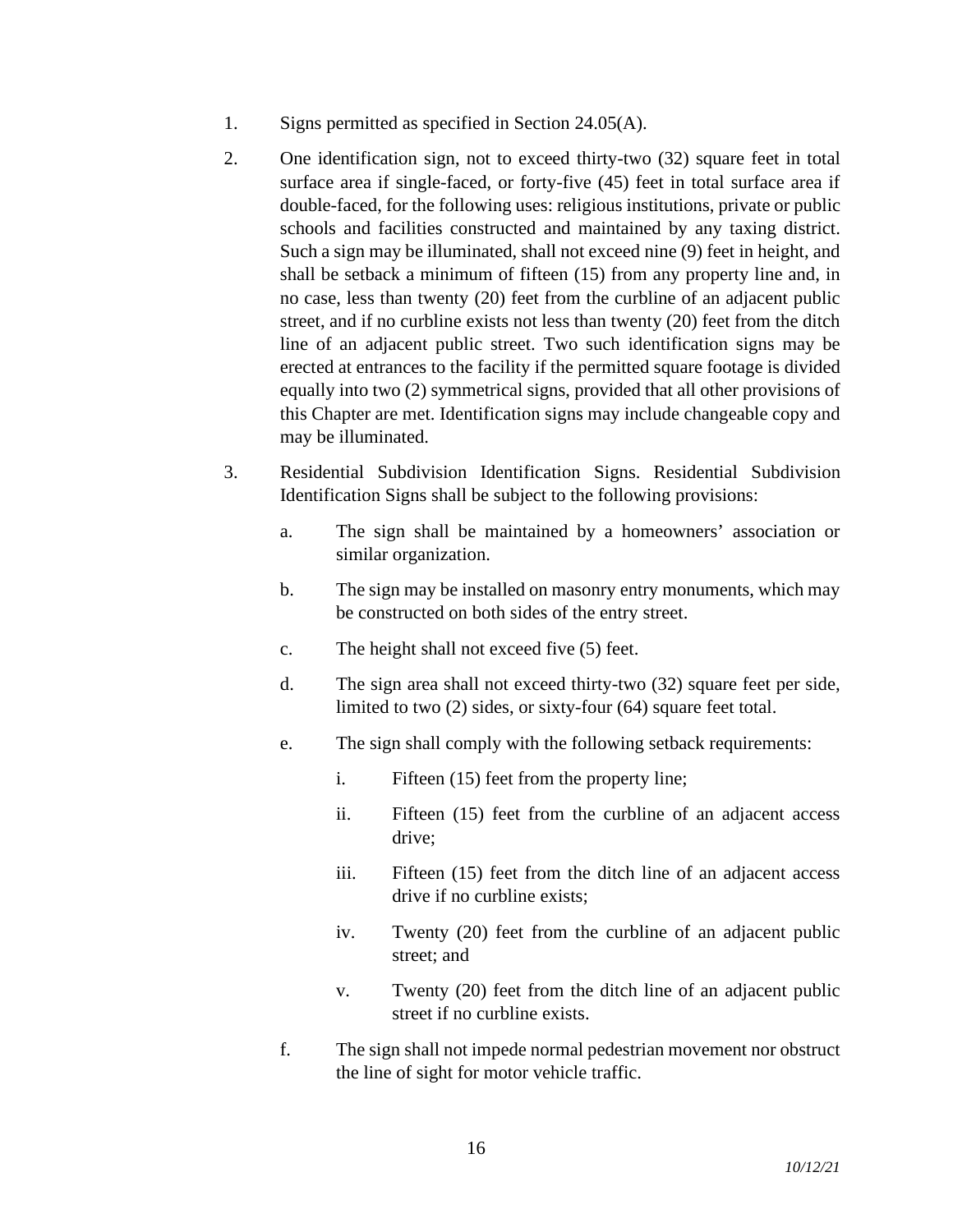- g. Illumination. All subdivision identification signs may be illuminated. However, only low level landscape lighting shall be permitted in residential districts, subject to review and approval by the Village Board or its designee. Said landscape lighting shall be adjusted to avoid direct illumination of the sign.
- h. Landscaping. All subdivision identification signs shall be landscaped with trees and shrubs to blend the signs into the landscape of which they are a part.
- 4. Home Occupation Signs. Properties where a home occupation is permitted shall be allowed one sign in addition to the other signs permitted under this Chapter provided that the additional sign complies with the following requirements:
	- a. The sign shall not exceed two (2) square feet in surface area.
	- c. The sign shall be installed flat against the face of a building, rather than in a front or side yard and shall not be illuminated.
- C. PERMITTED SIGNS IN NON-RESIDENTIAL ZONING DISTRICTS. The following signs shall be permitted within the Village as accessory uses in nonresidential zoning districts, and shall be subject to all applicable standards:
	- 1. Signs permitted as specified in Section 24.05(A).
	- 2. Ground Signs. Ground signs shall be subject to the following provisions:
		- a. Number. There shall be a limit of one (1) ground sign per lot, shopping center, shopping center out lot or multiple business center, which shall be erected for the purpose of identifying the establishment.
		- b. Height. No ground sign shall exceed nine (9) feet in height.
		- c. Surface Area. No ground sign shall exceed a maximum surface area of thirty (32) square feet if single-faced or sixty-four (64) square feet if double-faced.
		- d. Setback. No ground sign shall be located closer than fifteen (15) feet to the property line, curbline, or the ditch line if no curbline exists. Such signs shall be placed no closer than eighteen (18) feet to any building or structure it identifies and shall not obscure any architectural features of a building, such as entrances, display windows or decorative cornices when viewed from the street.
		- e. Shape. Signs of excessively complicated outlines or composed of several different connected shapes are not acceptable. The outlined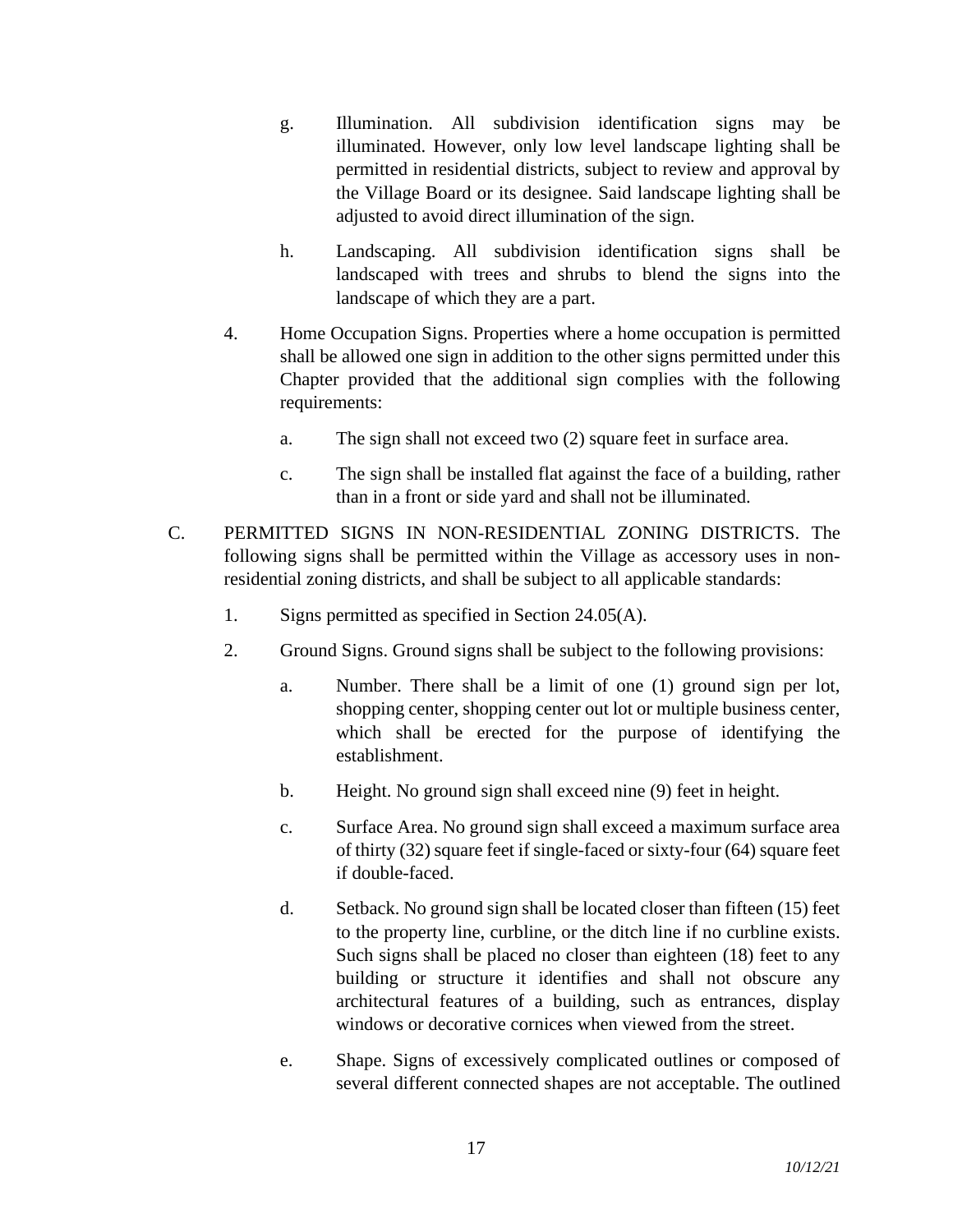shape and silhouette of a ground sign shall be simple and compatible with the building to which it relates.

- f. Scale and Proportion. A ground sign shall be compatible with the building or buildings it identifies, and the sign may not be of such a size that it visually overpowers the building on the site.
- g. Illumination. Ground signs may be internally or externally illuminated.
- h. Tenant Identification Panels. Provision for identifying tenants within a shopping center or multiple business center as part of the permitted square footage of the sign identifying the shopping center or multiple business center as a whole shall be permitted, provided that there shall be a limit of two (2) panels or divisions of said sign for such purposes.
- i. Menu Board Signs. In addition to the one (1) permitted ground sign, one (1) single-faced menu board ground sign shall be permitted per lot or out lot for restaurants with drive-in/drive-through facilities, provided that such sign does not exceed twenty-four (24) square feet in surface area or 8 feet in height. Such sign may only be internally illuminated. Menu board signs shall be permitted only in business zoning districts.
- 3. Wall Signs. Wall signs shall be subject to the following provisions:
	- a. Location. A wall sign shall be erected upon the wall of the building facade having its principal frontage upon a public street. A wall sign may be on the building facade other than the principal frontage if it faces a non- residential district, and the total square footage does not exceed the total permitted on the principal frontage. In no case shall a wall sign be permitted that faces the side of any adjoining lot located in a residential zoning district.
	- b. Number. A maximum of one (1) wall sign per establishment shall be permitted, erected for the purpose of identifying the establishment, subject to the following provisions:
		- i. No wall sign shall be permitted for individual tenants in a multi- story or multi-tenant office building, unless specifically authorized as part of an approved planned development at the time of approval of said planned development.
		- ii. A corporate logo shall be permitted but shall count as the permitted wall sign if it is not incorporated into the wall sign.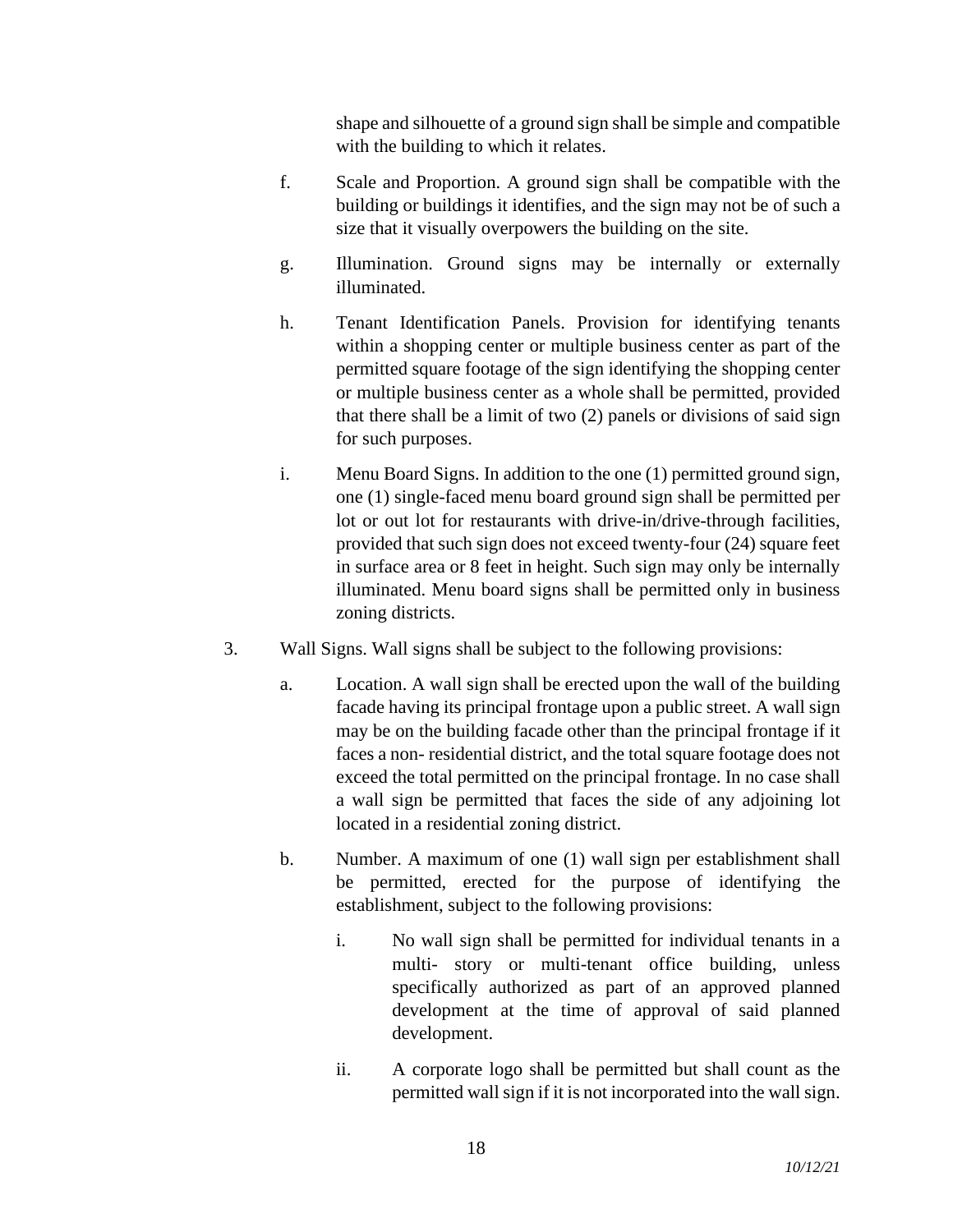The square footage of the logo shall be calculated along with the remainder of the sign copy to determine the overall surface area of the sign.

- c. Projection. No wall sign shall project from the building wall more than twelve (12) inches.
- d. Shape. The outlined shape and silhouette of a wall sign shall be simple and compatible with the building facade it is mounted on. Shapes that disrupt the architectural order and composition of a building facade are not acceptable.
- e. Scale and Proportion. Wall signs shall be harmonious in scale and proportion with the building facade they are mounted to and with the architectural elements of the building, such as windows, cornices, sign friezes and bays. A wall sign shall not visually overpower those elements nor detract from the composition of the building facade.
- f. Overhang. The edges of wall signs shall not overhang the top of bays or equivalent architectural features of building facades.
- g. Illumination. Wall signs may only be internally illuminated.
- h. Signs to be erected upon mansard roofs shall be treated as wall signs and shall be single-faced signs. In no case shall the roof or a portion of the roof itself be illuminated.
- i. The maximum size of any such sign is determined by the square footage of the signable area and the setback of the building from the property line, curbline, or ditch line if no curbline exists. (See Table 1 herein).
- 4. Canopy and Marquee Signs. Canopy and marquee signs shall be subject to the following provisions:
	- a. Number. There shall be a limit of one (1) canopy/marquee sign per lot or per establishment, erected for the purpose of identifying the establishment, except as otherwise provided for in this subsection, and provided that no wall signs are directed to the same street frontage.
	- b. Location. Canopy/marquee signs may be mounted on the face (vertical edges only) of the canopy/marquee proper. Signs shall not be erected above the roof line of the canopy/marquee.
	- c. Signable Area. The signable area for canopy/marquee signs shall not extend beyond the canopy/marquee face on which the sign is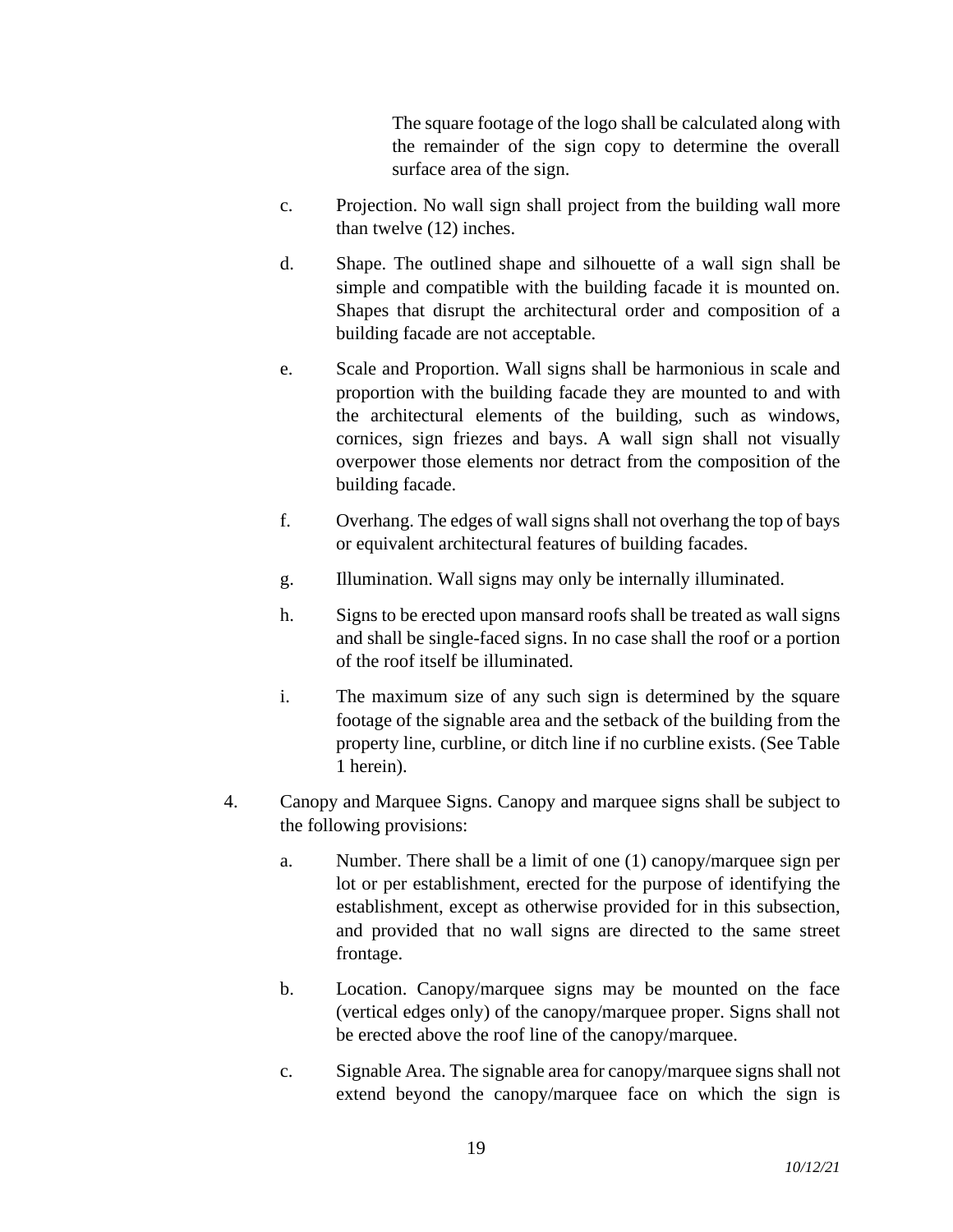located. No sign or portion of a sign shall exceed the borderline of any outer edge of said canopy/marquee.

- d. Surface Area. The surface area of a canopy/marquee sign shall not exceed ten (10) square feet or thirty percent (30%) of the signable wall area of a canopy/marquee attached to the building front, whichever is greater. A multiple bay canopy/marquee, such as driveup lanes at a financial institution, may have a sign for each bay, provided that the sum total of all such signs does not exceed thirty percent (30%) of the surface area of the face of the canopy/marquee that faces a public street or private drive.
- e. Projection. No canopy/marquee sign shall project more than 8 inches from the canopy/marquee proper.
- f. Ground Clearance. A clearance of eight (8) feet shall be maintained from the lowest point on the canopy/marquee to the grade or walkway under said canopy/marquee.
- g. Shape. The outlined shape and silhouette of a canopy/marquee sign shall be simple and compatible with the building it is mounted on. Shapes that disrupt the architectural order and composition of a building facade are not acceptable.
- h. Scale and Proportion. Canopy/marquee signs shall be harmonious in scale and proportion with the building they are mounted to and with the architectural elements of the building, such as windows, cornices, sign friezes and bays. A canopy/marquee sign shall not visually overpower those elements nor detract from the composition of the building facade.
- i. Material. Canopy/marquee signs shall be constructed of a noncombustible type of material.
- j. Illumination. Canopy/marquee signs may only be internally illuminated.
- 5. Awning Signs. Awning signs shall be permitted in order to identify the establishment, subject to the following provisions:
	- a. Location. Individual letters, words or symbols may be directly affixed or applied to any surface of an awning, generally by painting, printing, or weaving. Signs shall not be constructed of or applied to other material which are then fastened to the awning.
	- b. Surface Area. The surface area of an awning sign shall not exceed twenty percent (20%) of the exterior surface area of the awning.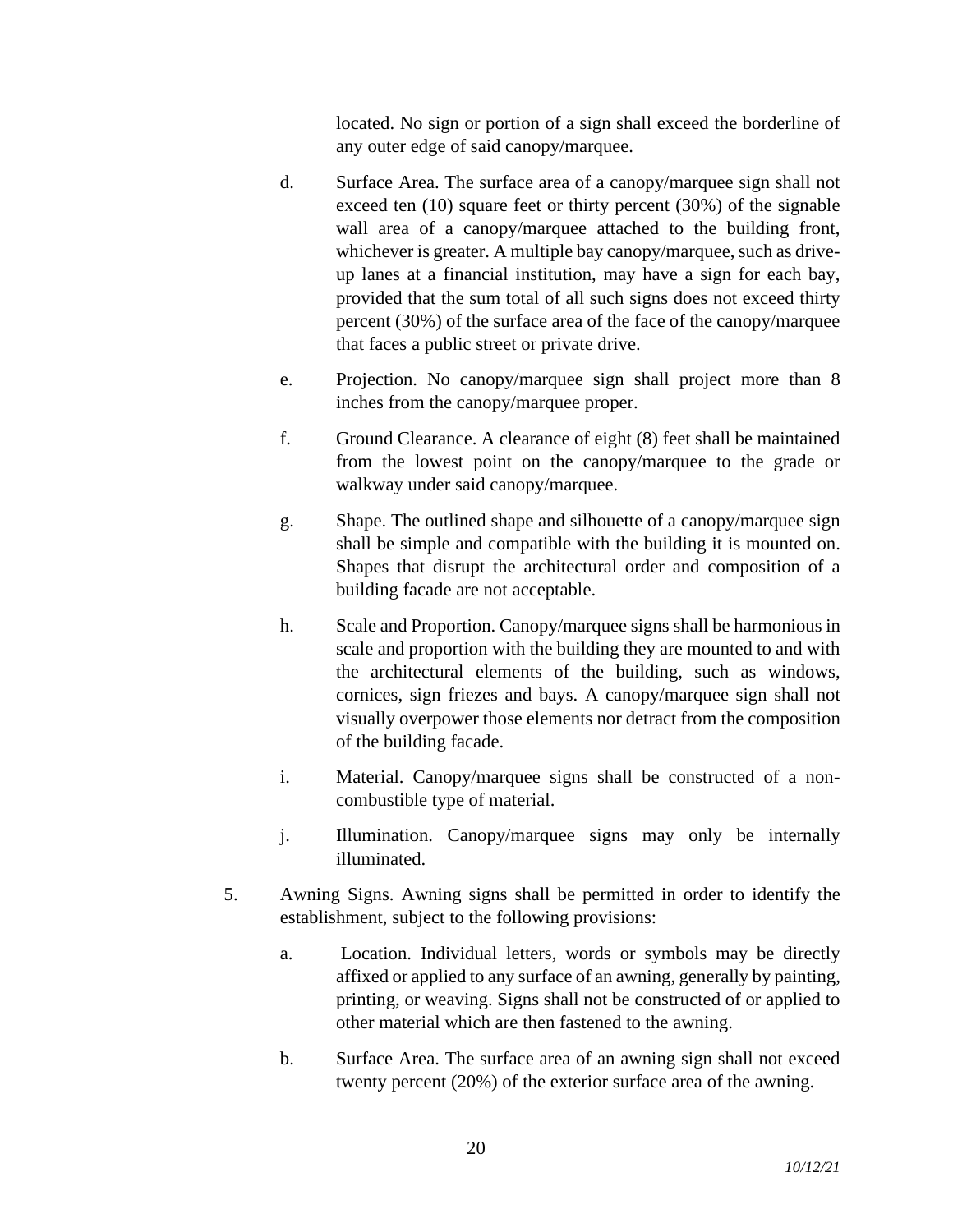- c. Ground Clearance. A clearance of eight (8) feet shall be maintained from the lowest point on the awning to the grade or walkway under said awning.
- d. Illumination. Awning signs shall not be illuminated.
- e. Portability of Surface Area. An awning sign shall be permitted in addition to a permitted wall sign, provided that the surface area of all awning signs shall be counted towards the maximum permitted surface area for the wall sign based on the signable wall area of the building.
- 6. Automobile Service Station. The following additional or different sign requirements shall apply to automobile service stations:
	- a. Ground signs.
		- i. Number. There shall be a limit of one (1) ground sign on the property.
		- ii. Height. No ground sign shall exceed nine (9) feet in height.
		- iii. Surface Area. A bonus of eight (8) square feet per face may be added to the permitted surface area to incorporate a changeable copy board into the overall sign design for the purpose of providing gasoline pricing information, provided that the changeable copy is limited to identification of the various grades of fuel offered for sale and their associated prices. The use of this additional square footage shall permanently forfeit the right to erect any separate gasoline pricing signs on the property.
	- b. Wall Signs. A maximum of two (2) walls signs per automobile service station shall be permitted, placed on separate walls of the building.
	- c. Canopy Signs. A maximum of two (2) canopy signs per automobile service station shall be permitted, placed on separate edges of the canopy, provided that the canopy is not attached to the building. Signs shall not be erected above the roof line of the canopy.
	- d. Car Wash Buildings. If a detached car wash building is provided, one (1) additional wall sign shall be permitted on that building, provided that it conforms to all other provisions for wall signs as stated in this Section.
	- e. Service Bays. If an automobile service station is of the full service variety that contains bays in active use for the servicing of vehicles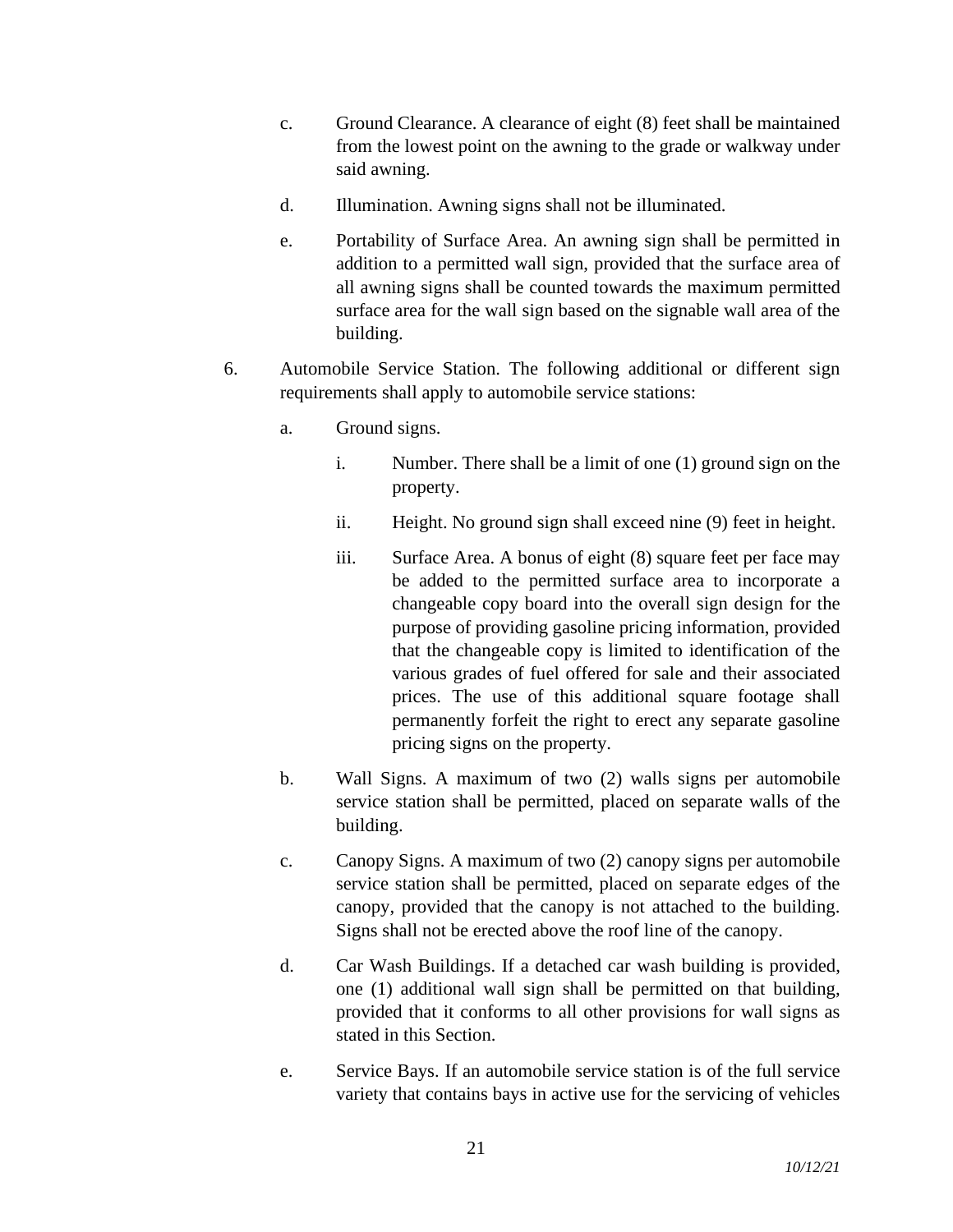a sign may be placed over the service bay subject to the following provisions:

- i. Such signs shall be wall signs.
- ii. Such signs shall not exceed six (6) square feet in surface area.
- iii. Such signs shall not extend above the roof line.
- iv. Such signs shall not be illuminated.
- v. Such signs shall otherwise conform to all other provisions for wall signs as stated in this Section.
- f. Service Island Signs. Service island signs shall be subject to the following provisions:
	- ii. One (1) service island sign shall be permitted for each approach for each island.
	- iii. Such signs may be placed upon fuel pumps or upon support posts for freestanding canopies.
	- iv. Such signs shall not exceed five (5) square feet in surface area.
	- v. Such signs shall not be illuminated.
	- vi. Special instructional signs mandated by units of government (e.g., no smoking, licensing, inspection, etc.) shall be exempt from the provisions of this Chapter.
- g. Pump Signs. One (1) sign, which may be single-faced or doublefaced, not to exceed two (2) square feet in surface area per face, shall be permitted on top of each fuel pump machine.
- 7. Entrance Signs. Signs designating the entrance to a building or an individual unit in a building shall be subject to the following provisions:
	- a. One (1) sign shall be permitted per entrance to a building, or to an individual unit in a building and shall not be illuminated.
	- b. The sign shall be a wall sign, painted or decaled upon a door.
	- c. The sign shall not be located above the height of the adjacent door, or seven (7) feet above the individual threshold, whichever is less.
- 8. Commercial and Institutional Occupation Signs. Commercial and institutional occupation signs shall be subject to the following provisions: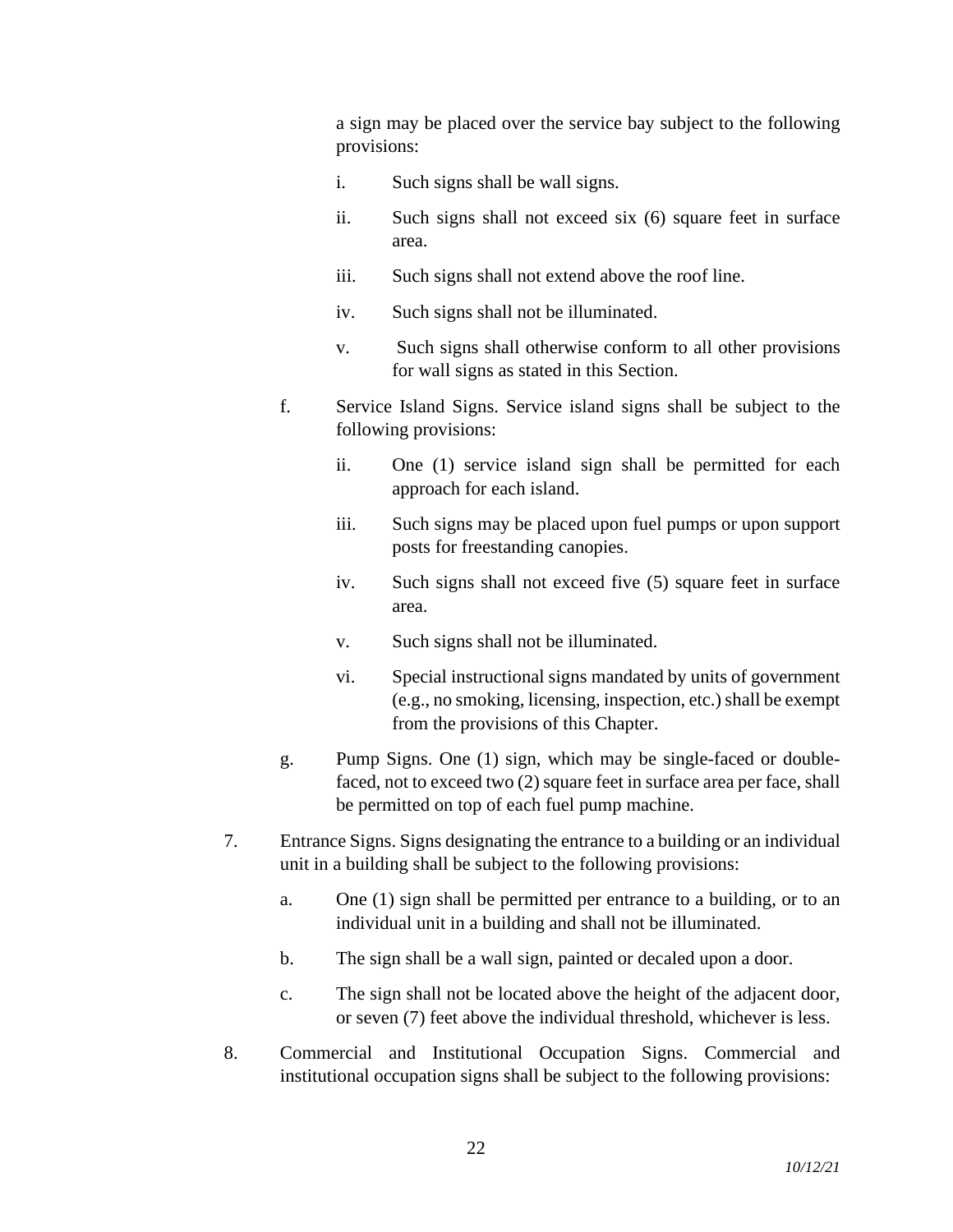- a. They do not exceed two (2) square feet in surface area.
- b. A combination of an address sign and an occupational sign is permitted, provided that such sign does not exceed four (4) square feet in surface area. Use of an occupational shall forfeit the right to use a name plate sign.
- c. One sign shall be permitted for each building, except for buildings that have more than one (1) entrance for the general public, in which case one (1) sign shall be permitted for each general public entrance.
- 9. Parking Lot Signs. Certain signs related to parking facilities accessory to the main use of the premises shall subject to the following provisions:
	- a. Such signs shall be permitted only in non-residential zoning districts.
	- b. Such signs shall be permanently installed and limited to three (3) signs per parking lot.
	- c. Such signs shall not exceed three (3) square feet in surface area if the sign is single-faced or six (6) square feet in surface area if the sign is double-faced.
	- d. Such signs shall not exceed three (3) feet in height.
	- e. Such signs shall be set back a minimum of five (5) feet measured from the most restrictive of the property line, curbline, or the ditch line if no curbline exists.
	- f. Such signs may be illuminated.
	- g. Special instructional signs mandated by units of government (e.g., parking spaces reserved for individuals with disabilities, fire lane, etc.) shall be exempt from the provisions of this Chapter.
	- h. Parking lot signs shall be single-faced if located within 20 feet from the most restrictive of the property line, curbline or the ditch line if no curbline exists, and the single face shall not face the nearest roadway.
- 10. Changeable Copy Signs. Changeable copy signs shall only be permitted for the following uses:
	- a. Churches.
	- b. Automobile service stations.
	- c. Public agencies and theaters.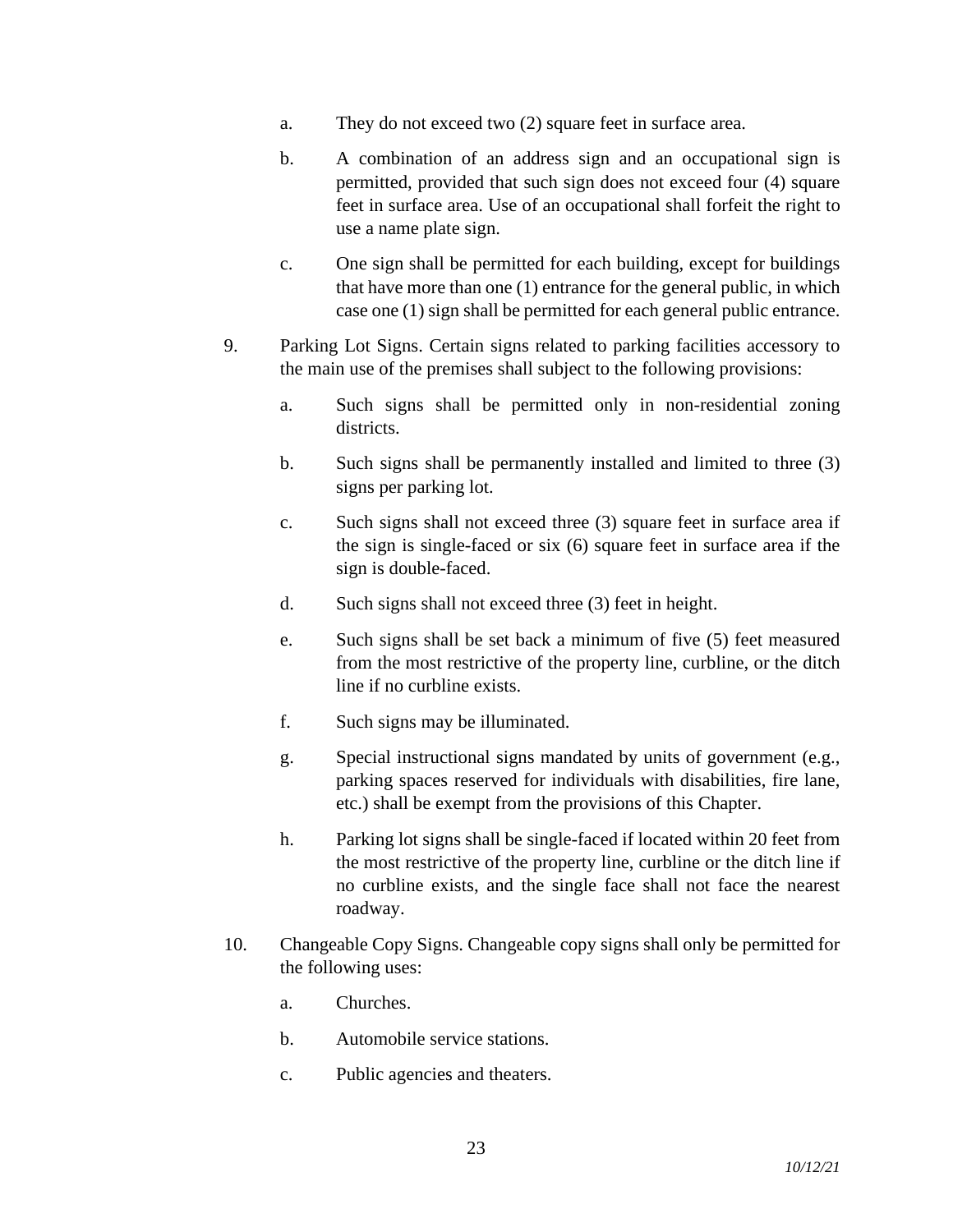- 11. Mansard Roof Signs. Mansard Roof Signs shall be subject to the following provisions:
	- a. A sign located on a decorative mansard shall be mounted directly vertical as a wall sign, with no visible angle iron, guy wires, braces, or secondary supports.
	- b. All hardware shall be concealed. roof signs that project out from the surface of the roof shall be enclosed on all sides perpendicular to the sign face with a treatment to match the color, texture, and appearance of the roof materials.
	- c. No sign on a mansard roof shall project from the building surface more than six (6) inches as measured at the front edge of the sign.
	- d. Such signs shall be constructed of a non-combustible type of material.
- 12. Non-Residential Subdivision Identification Signs. Non-residential subdivision identification signs shall be subject to the following provisions:
	- a. The sign shall not exceed thirty- five (35) square feet per side, limited to two (2) sides, or seventy (70) square feet total.
	- b. The sign shall not exceed nine (9) feet in height.
	- c. Tenant identification may be provided on subdivision identification ground signs for shopping centers, provided, however:
	- i. Identification is limited to a tenant which occupies fifteen thousand (15,000) square feet or more of gross floor area; and
	- ii. Not more than four (4) such tenants are listed on each side of said sign.
	- d. Tenant identification may be provided on non-residential subdivision identification ground signs for all other non-residential uses, provided not more than two (2) tenants are listed on each side of the sign.
	- e. Setbacks: All non-residential subdivision identification signs in any zoning district shall be set back not less than:
		- i. Fifteen (15) feet from the property line;
		- ii. Fifteen (15) feet from the curbline of an adjacent access drive;
		- iii. Fifteen (15) feet from the ditch line of an adjacent access drive if no curbline exists;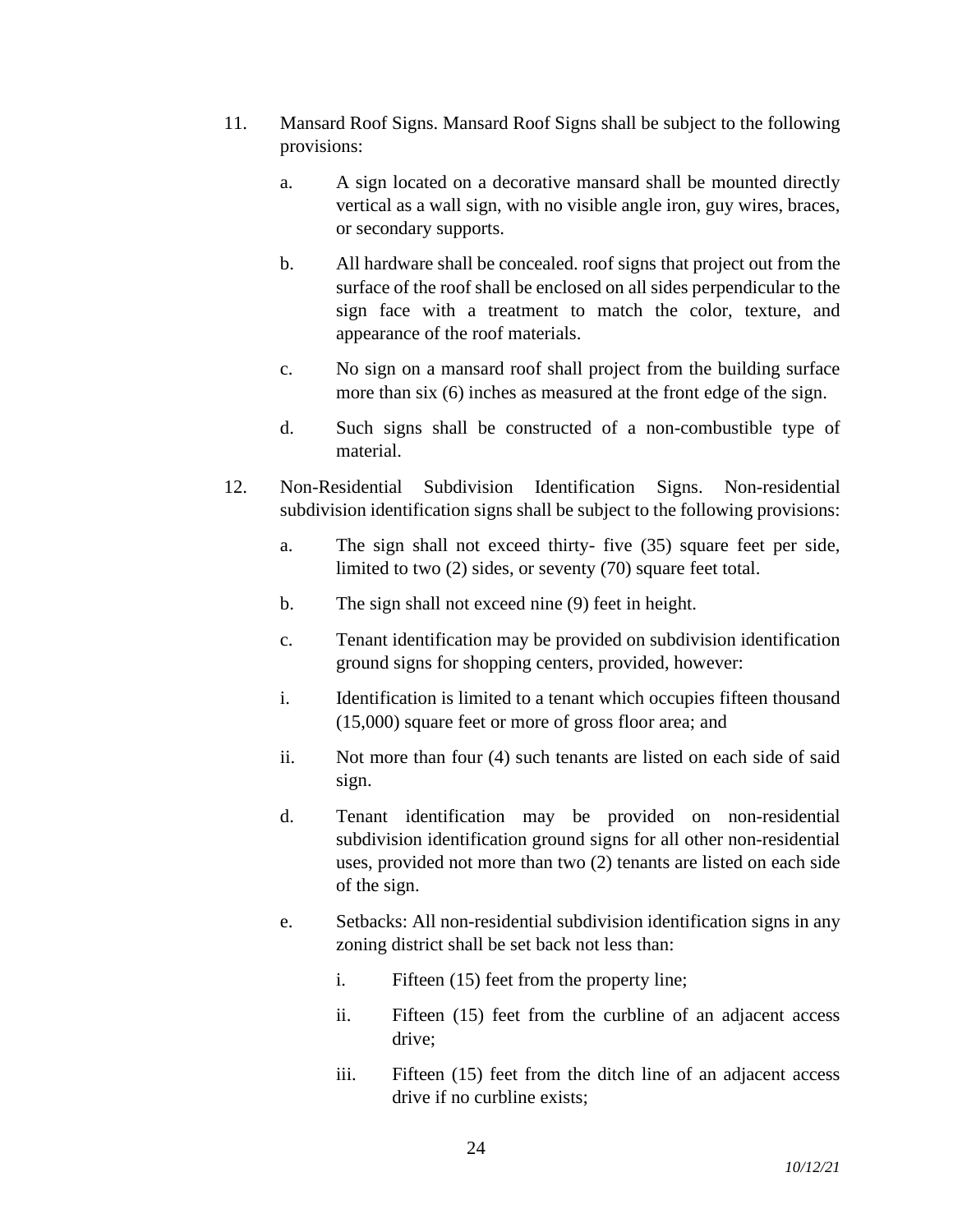- iv. Twenty (20) feet from the curbline of an adjacent public street; and
- v. Twenty (20) feet from the ditch line of an adjacent public street if no curbline exists.
- f. The sign shall not impede normal pedestrian movement nor obstruct the line of sight for motor vehicle traffic.

### **24.06 ADMINISTRATION**

## A. BUILDING CODE COMPLIANCE REVIEW.

- 1. Unless otherwise exempted in this Chapter, no person, firm or corporation shall erect, construct, locate, display, place, structurally or graphically alter, relocate, or maintain any sign without having first obtained approval from the Village Building Inspector that the proposed sign complies all Village Building Codes and the requirements of this Chapter.
- 2. No building code compliance review shall be necessary for repainting, cleaning, and other normal maintenance or repair of a sign structure, provided that such maintenance does not alter the original copy displayed on the sign face(s), the surface area, height, or otherwise in any way render the sign non-conforming.
- 3. A demolition permit shall be required for the removal or demolition of permanent signs.
- 4. Illuminated signs shall require a building code compliance review.
- 5. All building code compliance reviews, except where a variation is sought, shall be subject to review and final approval by the Village Building Inspector.
- 6. Each sign proposed to be erected shall require a separate building code compliance review.
- 7. Any person, firm, or corporation submitting a sign for building code compliance review shall reimburse the Village for any professional fees incurred by the Village for any professional fees incurred in completing said review.

### B. CONSTRUCTION SPECIFICATIONS.

1. Compliance with Applicable Codes. All signs shall be constructed in accordance with applicable provisions of the Village Code including all adopted building codes and the requirements of this Chapter.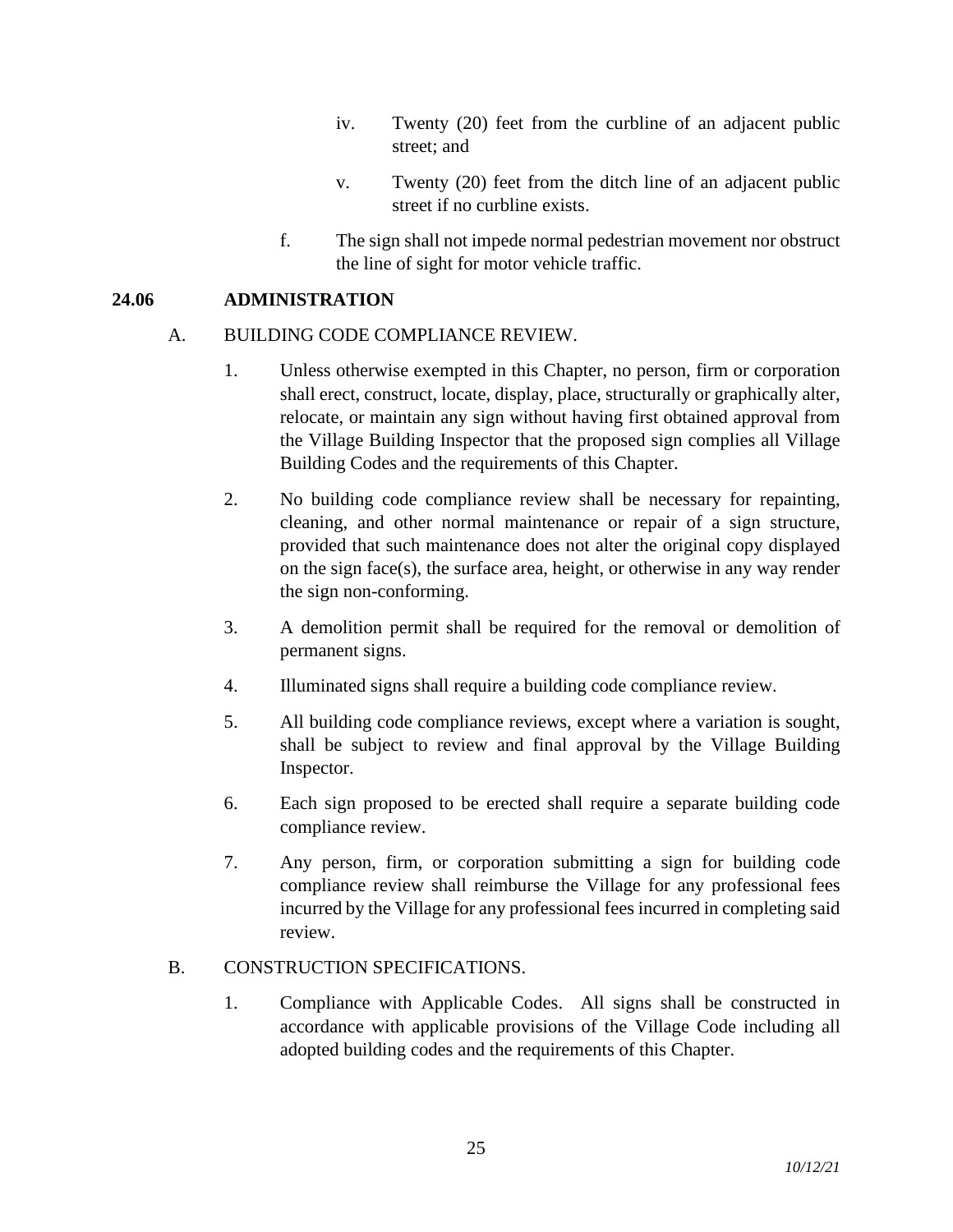- 2. Obstruction to Exits. No sign shall be erected, constructed, or maintained so as to obstruct any fire escape, required exit, window, door opening or wall opening intended as a means of ingress or egress.
- 3. Obstruction to Ventilation. No sign shall be erected, constructed, or maintained so as to interfere with any opening or window required for light or ventilation.
- 4. Clearance from Electrical Power Lines and Communications Lines.
	- a. All signs shall be located in such a way that they maintain horizontal and vertical clearance of all electrical power lines and communications lines.
	- b. However, in no instance shall a sign be erected or constructed within eight (8) feet of any electrical power line, conductor or service drop or any communications line, conductor, or service drop.
- 5. Underground Electrical Service. All electrical service to ground signs shall be underground.
- 6. Clearance from Surface and Underground Facilities.
	- a. All signs and their supporting structures shall maintain clearance and non-interference with all surface and underground facilities and conduits for water, sewage, gas, electricity or communications equipment or lines.
	- b. In addition, the placement of all signs and their supporting structures shall not interfere with natural or artificial drainage of surface or underground water.
- 7. Supports and Other Hardware.
	- a. Primary supports for permanent signs shall be of the same material or of a coloring the same as or compatible with the sign material in order to harmonize with the sign.
	- b. Secondary supports and hardware, such as angle irons, braces, brackets, and frame members shall be concealed.
	- c. Pieces of electrical hardware, such as raceways, switch boxes, junction boxes and the like, shall be painted the same color as the support, building or portion of the sign to which they are affixed (as the case may apply) in order to conceal or subdue their appearance.
- 8. Landscaping.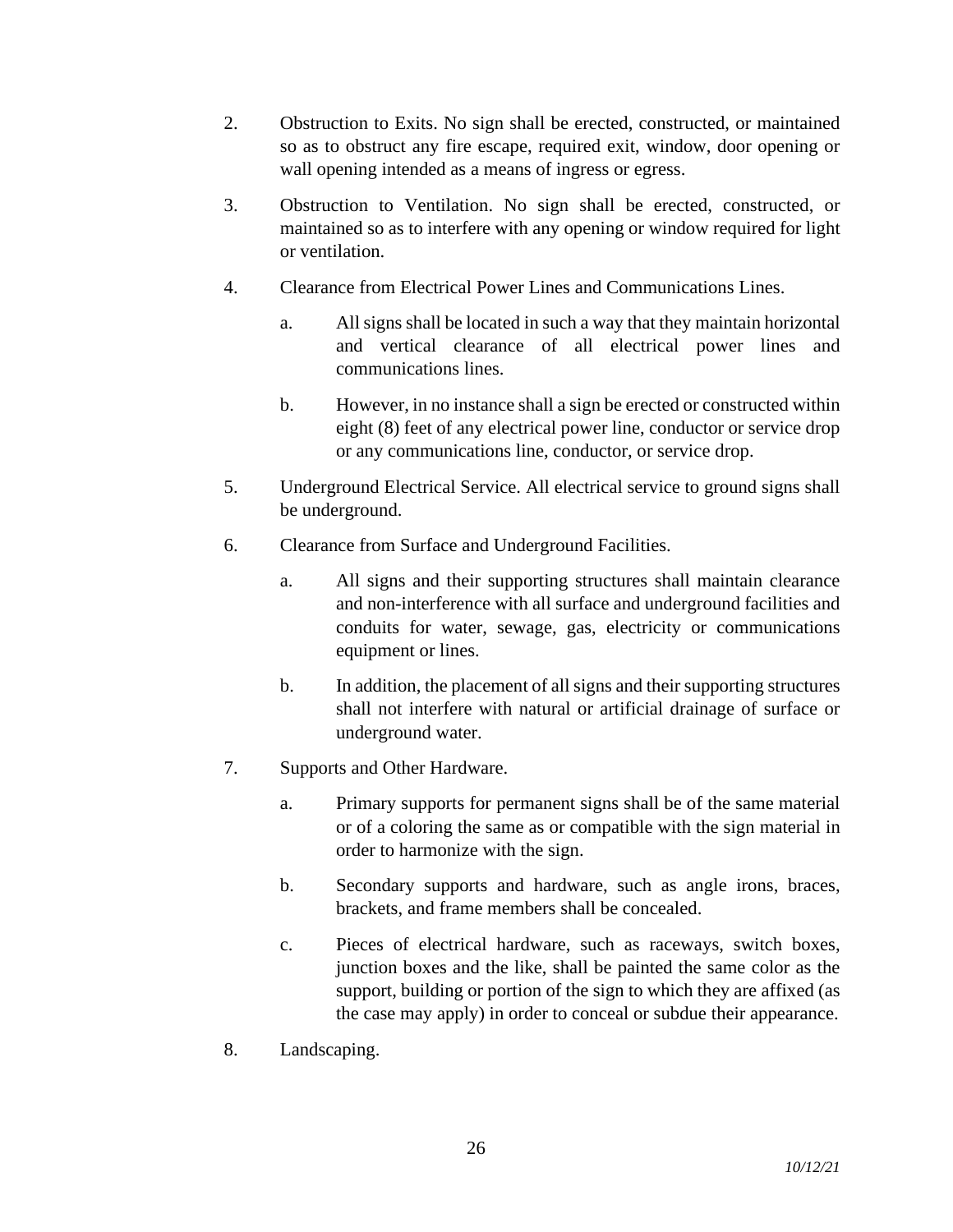- a. All ground signs shall be located in a landscaped area separated and protected from vehicular circulation, pedestrian movement, and parking areas.
- b. A minimum of two (2) square feet of landscaping is required for every one (1) square foot of sign face erected.
- c. Ground signs shall be landscaped at their base in a way harmonious with the landscape concept of the whole site.
- d. Landscaping shall form an attractive, dense cluster at the base of a ground sign, or around the support(s) of a pylon sign, that is equally attractive in winter and summer.
- e. Landscaping shall not obstruct the line of sight of motorists or pedestrians.
- 9. Illumination.
	- a. All signs permitted to be illuminated under this Chapter shall be installed or applied such that signs shall meet the following standards:
		- i. Wall signs.
			- a. Such signs may be illuminated internally or externally.
			- b. In the case of dimensional signs or individually applied letters, numbers, logos or other copy, illumination may also be placed behind said elements in outline form such that the light source is not visible from direct view.
			- c. Such signs, if illuminated externally, shall either be illuminated from the ground using the same standards as for ground signs given in paragraph ii of this subsection, or from light sources hidden in or along the eave with all lights, fixtures and brackets concealed and shielded from direct view.
		- ii. Ground signs.
			- a. Such signs, if illuminated internally, shall meet the same standards as wall signs.
			- b. If illuminated externally, such illumination shall only be from the ground, with light bulbs contained within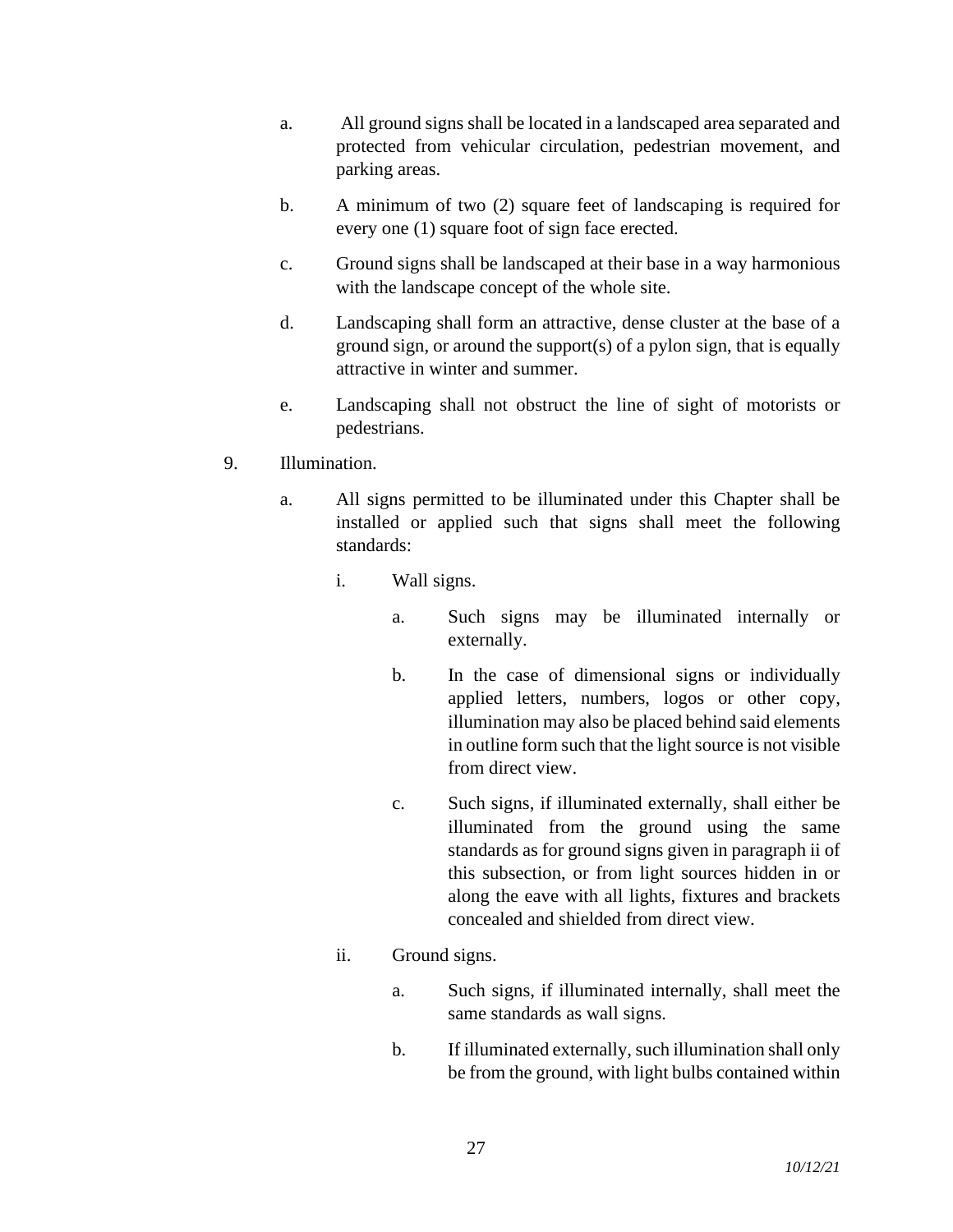a protective casing, and such lighting fixtures concealed by dense, evergreen type shrubbery.

- c. Externally Illuminated Signs: Externally illuminated signs shall have lighting fixtures designed and installed only in such a manner that the direct rays of such lights shall be concentrated on the sign and be prevented from causing a glare on or striking the street or nearby property, or the reflector shall be provided with proper glass lenses concentrating the illumination upon the area of the sign so as to prevent glare on the street or nearby property.
- d. Proximity to Residential Zoning Districts: Any illuminated sign visible within a direct distance of one hundred (100) feet of any residential zoning district (including public rights of way, private streets, aisles, etc.) shall be turned off and not operated between the hours of 10 p.m. and 7 a.m., 7 days a week, unless the establishment is engaged in the operation of its business open to the public with employees on the premises during such period.
- iii. Flashing Signs and Devices: Flashing signs and devices shall be prohibited.
- vi. Neon Tubing:
	- i. Exposed neon tubing and exposed light bulbs shall be prohibited.
	- ii. Neon tubing used for internal illumination shall be concealed behind translucent covering.
	- iii. In non-residential zoning districts only, the use of neon tubing as an inside window or door signage treatment is allowed.
	- iv. No outlining of windows or doors with tubing is allowed.
	- v. Only thirty percent (30%) or less of the surface area of any window or door can be covered with the tubing.
	- vi. Only one neon sign is allowed per window or door.
- v. PARKING FACILITY OR PREMISES ILLUMINATION: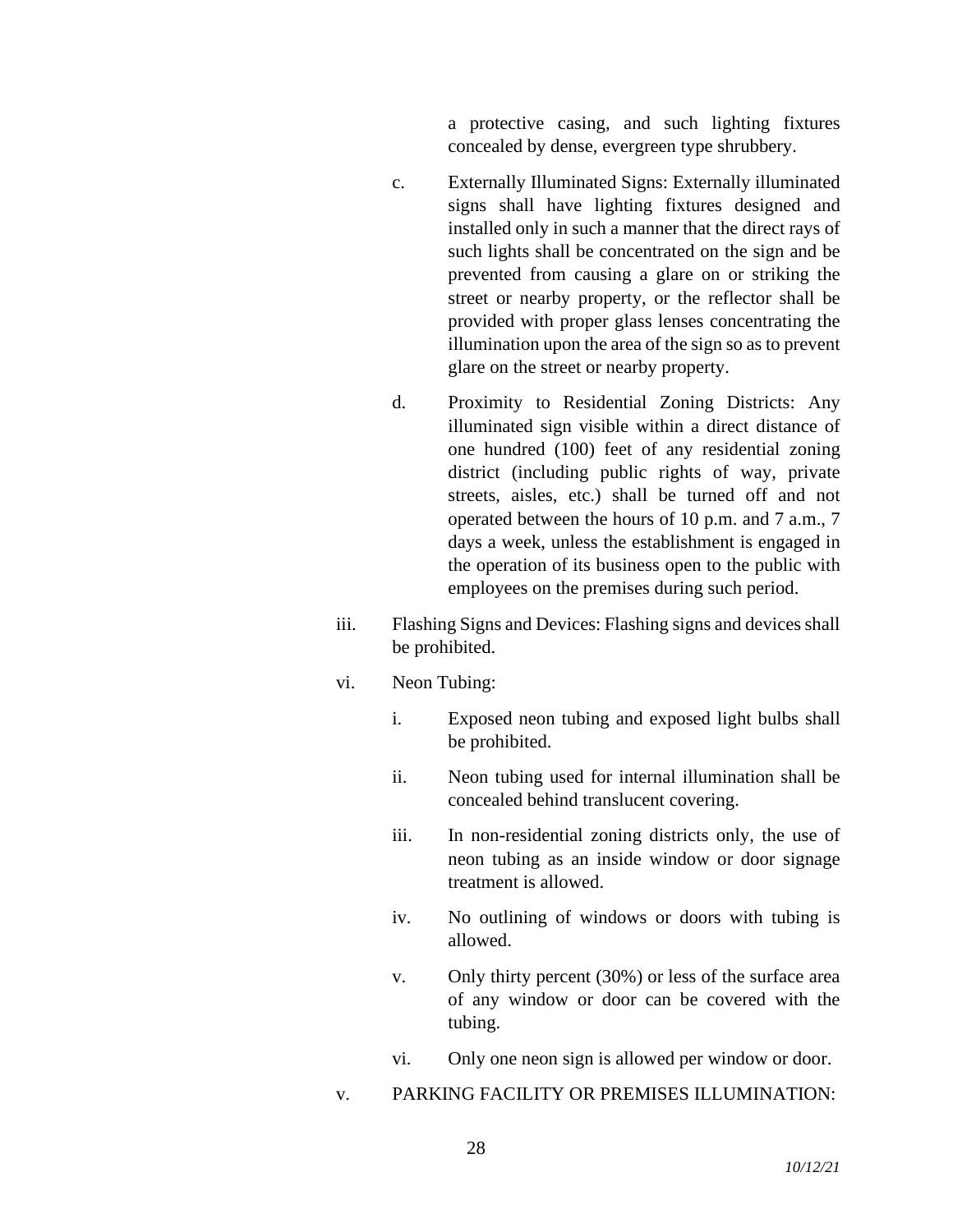- i. No ground sign shall be used as a means of holding, housing or otherwise supporting light fixtures intended to illuminate parking lots, buildings or the general premises of any property or establishment.
- ii. Such light fixtures shall be placed on light poles specifically designed for such purposes and served by separate electrical feeds.
- 10. Inspections. Every new sign requiring a building code compliance review shall be subject to a general inspection, electrical inspection (if applicable), footing inspection and any other inspection(s) deemed necessary by the Village.
- 11. Private Sign Covenants: Nothing in this Chapter shall be construed to prevent the owner or property manager of a shopping center, multiple business center, other similar multi-tenant or multi-user property, or other business, industrial or institutional use, or a homeowner's association in a residential zoning district to impose and enforce private sign covenants upon such property which may be more restrictive or which may set higher standards than the provisions of this Chapter. However, in the case of conflict between the Village's regulations and the private sign covenants, the more restrictive regulations or the higher standards shall govern. The Village shall not be responsible for enforcement of private sign covenants.
- 12. Setback Exemption. Signs located along Illinois Routes 31 and 176 within one-half (1/2) miles of said intersection shall be exempt from any and all setback requirements of this Chapter.
- C. APPLICATION PROCEDURES. Building code compliance review of a permanent sign shall be made upon a form provided by the Village Building Department and, depending upon the type of signage requested, shall include at a minimum the following information:
	- 1. Wall Signs. A photograph or diagram illustrating the following information:
		- a. The setback of the building;
		- b. The signable area;
		- c. The exact location and outer dimensions of the sign;
		- d. The proposed height to the top of the sign; and
		- e. Exact representations of the face of the building to which the sign is to be attached shall be illustrated.
	- 2. Ground Signs. A photograph or diagram illustrating the following information: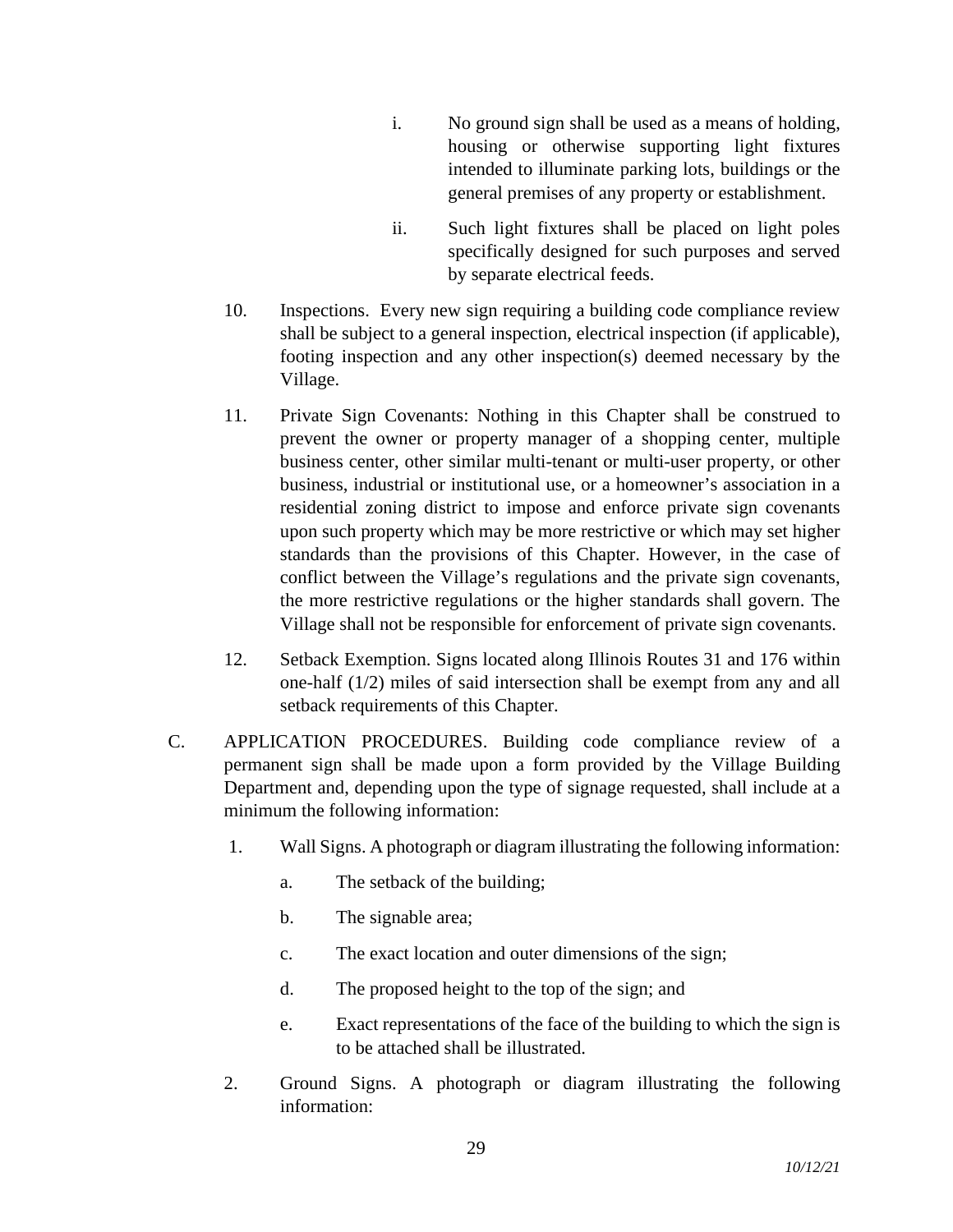- a. The setback of the building;
- b. The location of the sign on the property, including front and side yard setbacks and the distance from the sign to the building;
- c. The height of the sign;
- d. The property frontage; and
- e. The distance from the sign to adjacent ground signs shall be illustrated.
- 3. Projecting Signs. A photograph or diagram illustrating the following information:
	- a. The proposed location of the sign on the building;
	- b. The distance that the sign is pinned away from the building;
	- c. The distance from the face of the building wall to the outermost point on the sign;
	- d. The distance between sidewalk grade and the top and bottom of the sign; and
	- e. Exact representation of the face of the building to which the sign is to be attached shall be illustrated.
- 4. Canopy, Awning or Marquee Signs. A photograph or diagram illustrating the following information:
	- a. The complete dimensions of the canopy, awning, or marquee to which the sign is attached;
	- b. The location, outer dimensions and percentage of canopy or awning which the sign or lettering occupies; and
	- c. The distance from sidewalk grade to the top and bottom of the sign shall be illustrated.
- 5. Window Signs. A photograph or diagram illustrating the following information:
	- a. The dimensions of the window or glass surface on which the sign is to be applied;
	- b. The location and outer dimensions of the sign; and
	- c. The location of any other window signs on the face of the building on which the sign is to be attached shall be illustrated.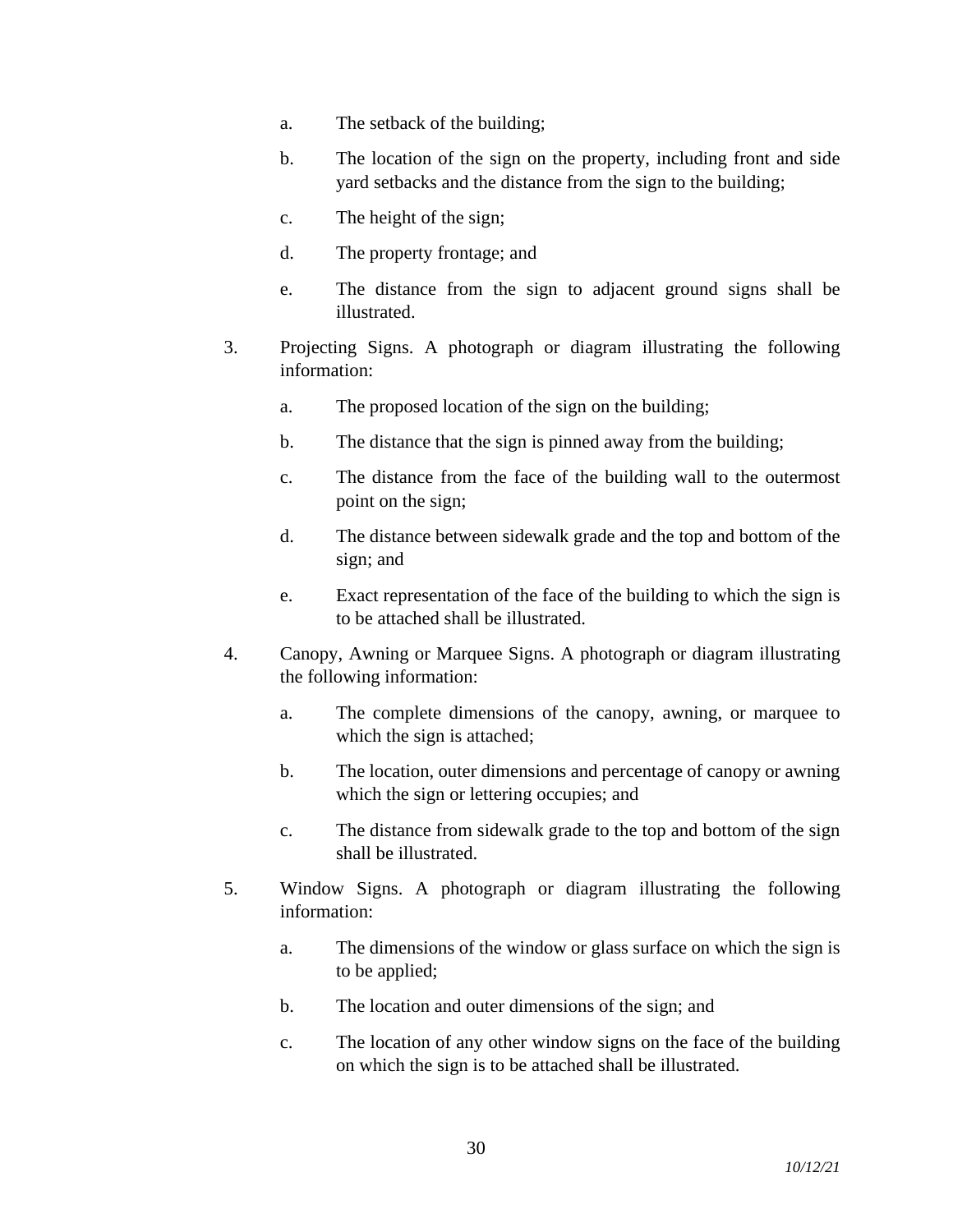- 6. Other Requirements for Permanent Signs. A photograph or diagram, drawn to scale, illustrating the exact location of all existing and proposed signage on the property and adjoining properties.
	- a. One colored sketch, drawn to scale, which accurately represents all features of the sign including, but not limited to, size, message, letter style, border, surface texture, all exposed structural elements, percentage of message area and method of illumination and support.
	- b. One color sample for each color which is proposed to be used in the sign. The color sample shall consist of either the manufacturer's color chart or, in cases of custom colors, an actual sample of the paint to be used, applied to an appropriate material.
- D. Standards for Review and Approval. All requests for building code compliance review will be reviewed according to the Village Code including all adopted building codes and the requirements of this Chapter. The Village may decline to grant building code compliance approval if the prosed sign to be installed does not conform to the Village Code including all adopted building codes and the requirements of this Chapter.
- E. Limitations. Building code review approval shall allow the erection, re-erection, alteration, relocation, affixing of a sign only on the property designated in the review request and only by the person, firm, or corporation requesting building code compliance review.

# **24.07 MAINTENANCE**

- A. MAINTENANCE STANDARDS. Maintenance of signs shall be required, according to the following standards:
	- 1. The owner of a sign and the owner of the premises on which such sign is located shall be jointly and severally liable to maintain such sign and its illumination sources (if applicable) in neat and orderly condition, in good repair, and in good working order at all times, to replace burnt out light bulbs, and to prevent the development of any rust, corrosion, rotting, peeling of paint or other deterioration in the physical appearance, structural integrity or safety of such sign.
	- 2. The owner of any sign regulated by this Chapter shall be required to have properly painted or finished all parts and supports of said sign when necessary, unless the same are galvanized or otherwise treated to prevent rust or deterioration.
	- 3. Nothing in this Section shall be construed to permit as "maintenance or repair activities" the changing of a sign face by replacement or repainting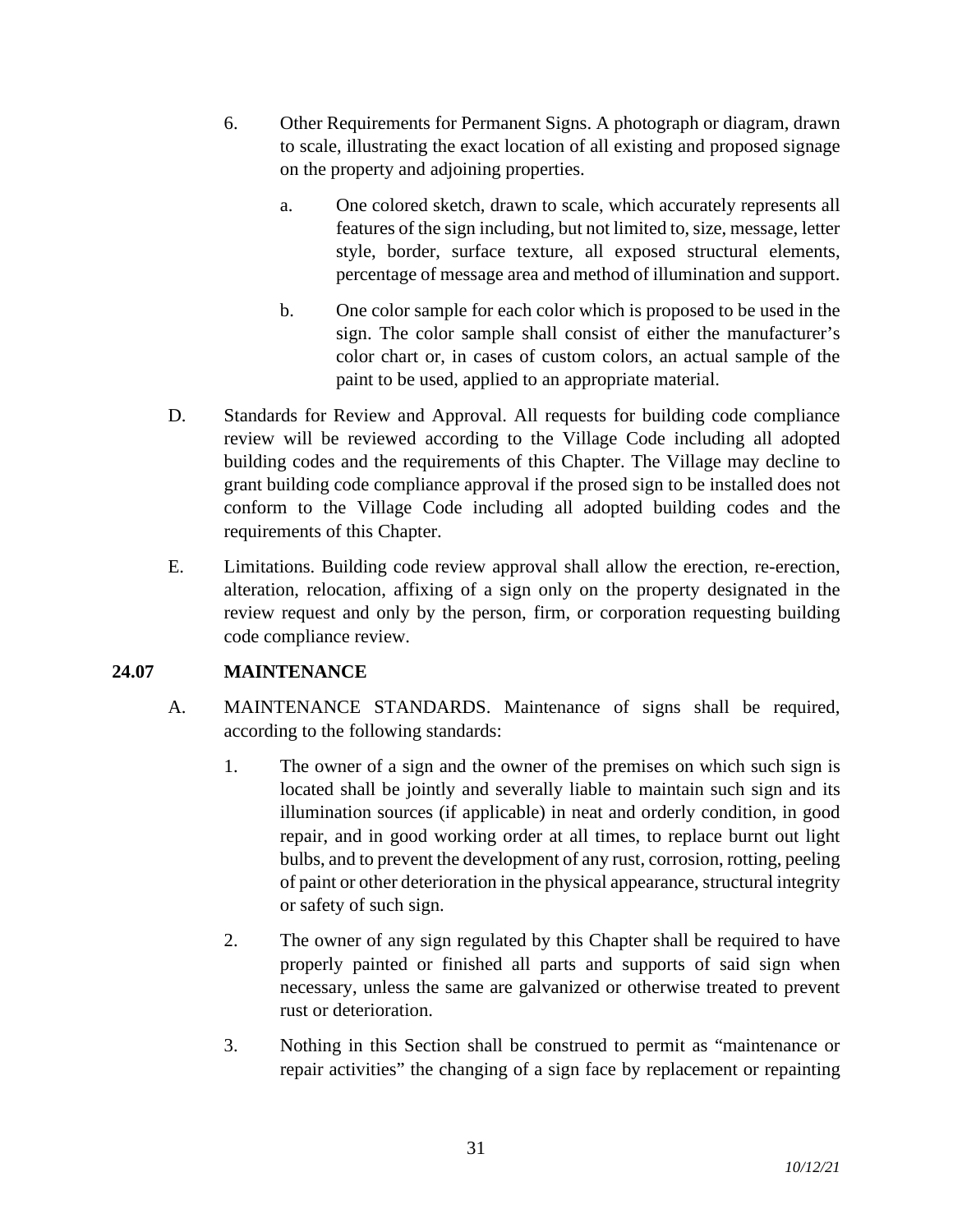of copy with new copy, except for the changeable portion of changeable copy signs.

- 4. A new sign permit application shall be required for face changes, and the sign shall then be subject to all provisions of this Chapter.
- 5. Failure to apply for copy changes shall render the sign subject to all applicable penalties or remedies of this Chapter.

## **24.08 ENFORCEMENT**

- A. OBSOLETE SIGNS.
	- 1. Any obsolete sign shall be removed by the owner, agent or person having the beneficial use of the building, structure, or lot upon which such sign is located within ten (10) days after the cessation of such business or sale of such product that renders the sign obsolete. Such a sign shall be deemed abandoned.
	- 2. If such sign is not removed within ten (10) working days of being abandoned, the Building Inspector shall give written notification to the owner or agent of such failure.
	- 3. If such sign is not removed in this time period, the Village may take all necessary legal action to ensure the removal of such sign.
	- 4. The expense incident thereto shall be paid by or be recoverable from the owner of the building, structure, or lot upon which the sign is located; and said expense shall be a lien upon such premises until paid.

### B. UNSAFE SIGNS.

- 1. Any unsafe sign shall be removed by the owner, agent or person having the beneficial use of the building, structure, or lot upon which such sign is located immediately after written notice is given by the Village to said owner, agent, or person.
- 2. Notwithstanding the foregoing provision, the Building Inspector is authorized to cause any sign to be removed summarily and without notice, at the sole expense of the owner, agent or person having the beneficial interest in the building, structure, or lot on which such sign is located, whenever the Building Inspector determines that such sign is an immediate peril to persons or property.
- 3. The Building Inspector shall refuse to issue any sign or building permit to any permittee or owner who refuses to pay costs of any sign removal or repair so assessed.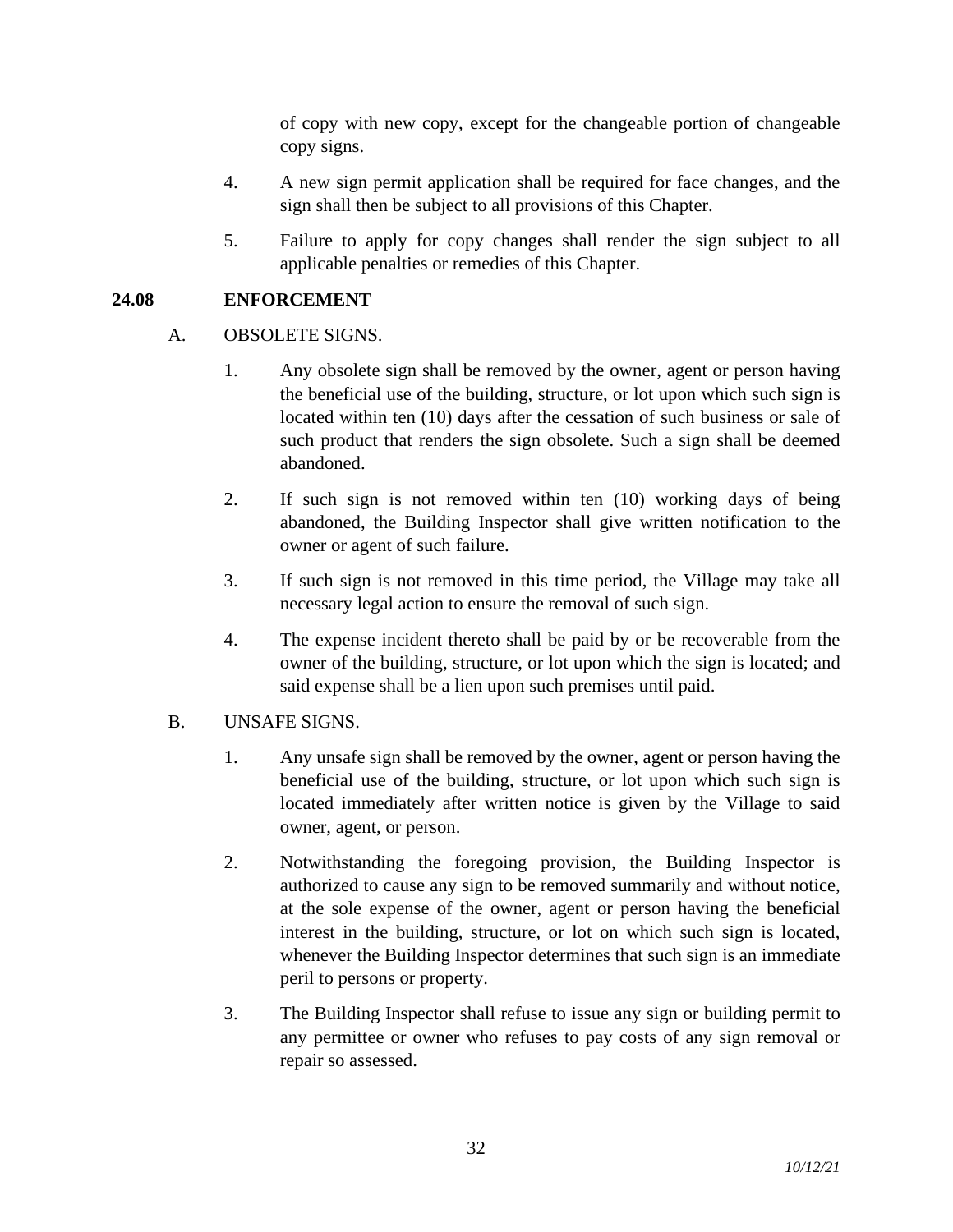## C. NON-CONFORMING SIGNS.

- 1. Legal Non-Conforming Signs. Any sign lawfully existing as of the date of the adoption of this Chapter which does not conform to one or more of the provisions contained herein shall be deemed to be a legal non-conforming sign and may be continued in operation and maintained subject to the following requirements:
	- a. Legal non-conforming signs that are permanent signs.
		- i. The owner or beneficial user shall maintain such sign in good condition and repair;
		- ii. Such sign shall not be changed or altered in any manner, including face changes (i.e., replacement or repainting of copy with new copy, except for the changeable portion of changeable copy signs); shall not be changed to any other nonconformity; shall not be expanded; shall not be structurally altered to prolong its useful life; and shall not be moved in whole or part to any other location where it would remain nonconforming;
		- iii. Such sign shall not be continued in use after change of occupancy of the business, owner, or activity to which the sign pertains;
		- iv. Cosmetic type non-conforming features (such as painting, concealment of electrical fixtures with landscaping, burying of electrical service drops and the like) shall be rendered conforming within ninety (90) days after the date of adoption of this Chapter, weather permitting.
	- b. Legal non-conforming signs that are not permanent signs.
		- i. The owner or beneficial user shall maintain such sign in good condition and repair;
		- ii. Such sign shall not be changed or altered in any manner, including face changes; shall not be changed to any other nonconformity; shall not be expanded; shall not be structurally altered to prolong its useful life; and shall not be moved in whole or part to any other location where it would remain nonconforming;
		- iii. Such sign shall not be continued in use after change of occupancy of the business, owner, or activity to which the sign pertains;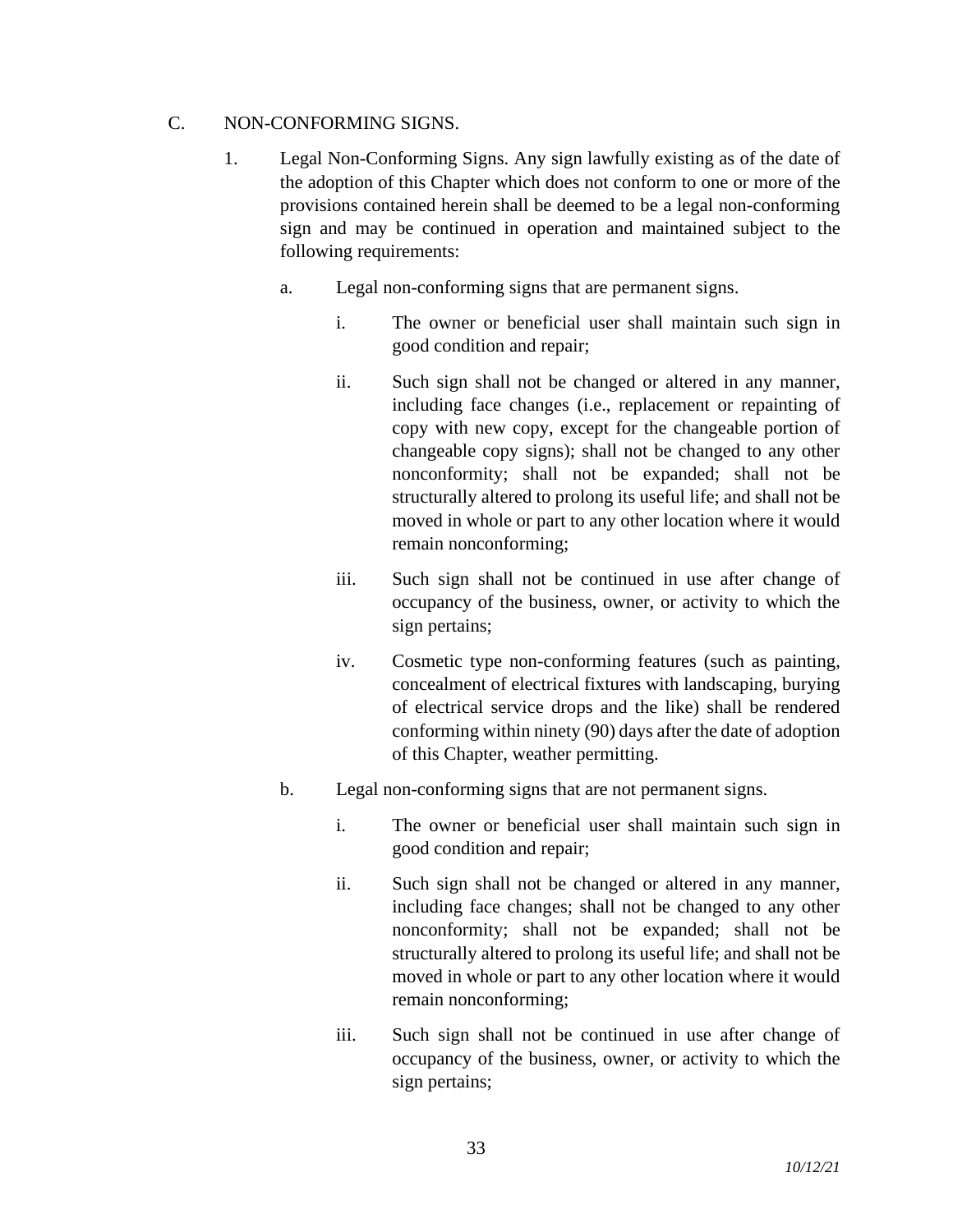- iv. Such sign shall be removed within ninety (90) days after the date of adoption of this Chapter.
- v. Wall signs that have a nominal value of less than \$150 shall not be deemed to be permanent signs and shall be subject to the provisions of this Section.
- c. Any violation of any of the provisions of this Chapter at any time shall immediately terminate the right to maintain the existence of a legal non-conforming sign.
- d. If during the grace period any legal non-conforming sign is damaged or destroyed, by any means whatsoever, to the extent that its repair or replacement cost exceeds fifty percent (50%) of its replacement cost as of the date it became non-conforming, the right to maintain the existence of a legal non-conforming sign shall be immediately terminated, and the sign may not be rebuilt or used thereafter.
- e. In the event the damage or destruction of the legal non-conforming sign is less than fifty percent (50%) of its replacement cost, the sign may be rebuilt to its original condition and may continue to be displayed until the end of the grace period. The funds and effort expended on such rebuilding, however, shall not be grounds to justify a waiver of the requirement for the sign to conform, or to extend the time that the sign may remain non-conforming.
- f. Normal maintenance of legal non-conforming signs, necessary nonstructural repairs and incidental alterations which do not extend or intensify the non-conforming features of the sign, shall be permitted during the grace period.
- g. Legal non-conforming signs that are permanent signs which are within ten percent (10%) of compliance of any height, surface area or location requirements, and which otherwise conform to all other provisions of this Chapter, shall be deemed to be conforming for the purposes of these regulations.
- 2. Non-Conforming Signs. Any sign not lawfully existing as of the date of the adoption of this Chapter which does not conform to the provisions contained herein shall be deemed to be a non-conforming sign and shall be removed within thirty (30) days after the date of adoption of this Chapter.
- 3. Any legal non-conforming sign that has not been removed, altered, or relocated by the applicable time frame stated herein so as to render it conforming shall thereafter be deemed a non-conforming sign, and such sign shall then be subject to prosecution by the Village in an applicable court of jurisdiction to achieve its removal.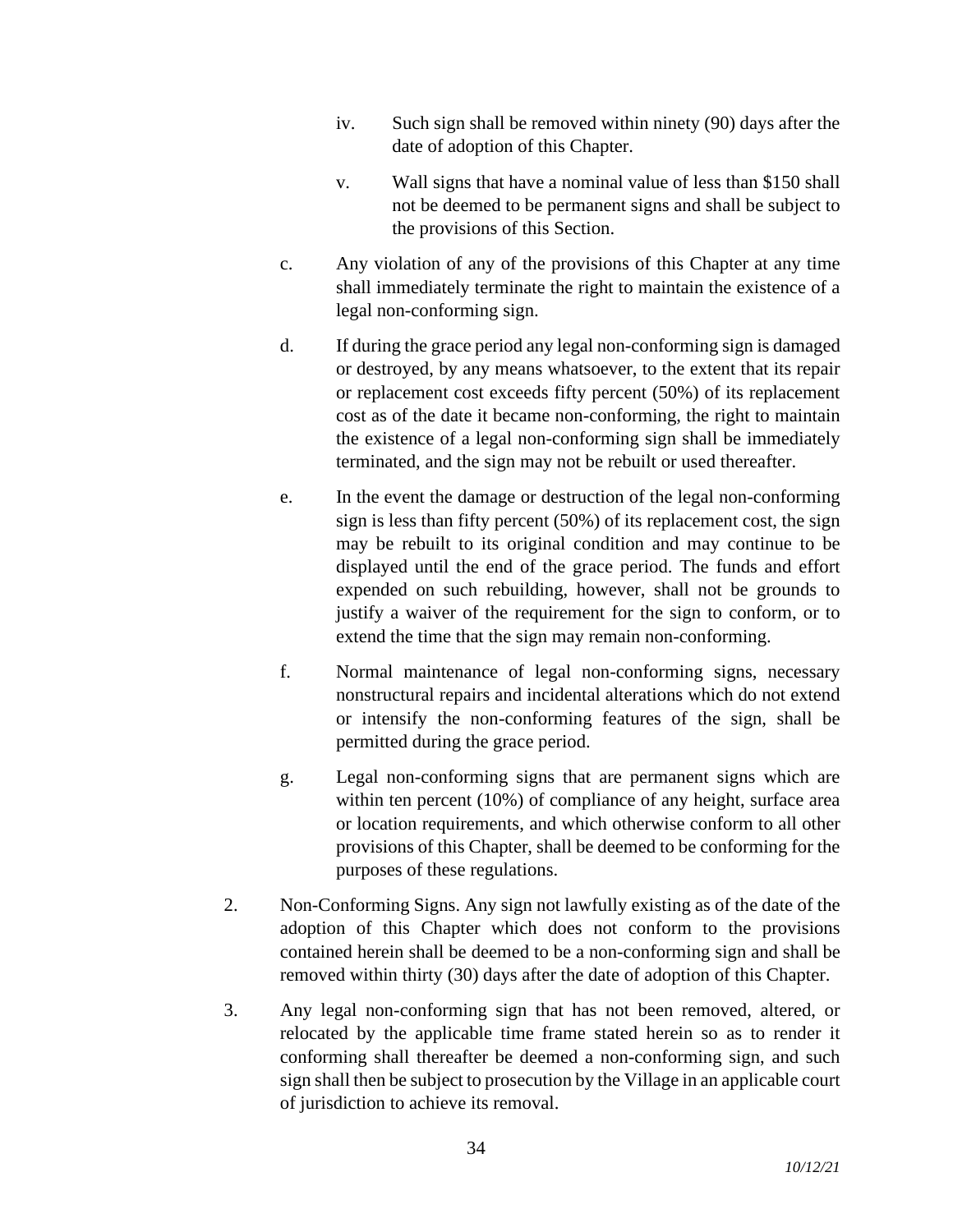### D. CONFISCATED SIGNS.

- 1. Any signs in violation of any provision of this Chapter may be removed by the Village and placed into temporary storage.
- 2. Confiscated signs will be released upon payment of a storage fee of \$25 per sign, payable to the Village.
- 3. The Village shall not be responsible for loss of or damage to any confiscated sign while in storage.
- 4. The Village shall not be responsible to notify the owner or agent of said sign that it was confiscated and placed into storage.
- 5. The Village shall not be obligated to keep said sign in storage beyond five (5) working days, after which time it may be discarded.
- E. NOTICE. The owner of the premises on which the sign is located shall be the responsible party for the purpose of receiving notice under any section of this Chapter.
- F. PENALTIES FOR ERECTING OFF-PREMISE SUBDIVISION IDENTIFICATION SIGNS.
	- 1. Any person, firm or corporation that erects off-premise subdivision identification signs, commonly referred to as "tracker signs," in violation of Section 24.03 herein shall be assessed a fine of \$100 per sign.
	- 2. In the event said fine(s) is not paid within forty-eight (48) hours after a violation and the violation is not cured, the Village shall enforce a fortyeight (48) hour moratorium on all construction activities, building permits, certificates of occupancy and building inspections for the residential development. The forty-eight (48) hour moratorium will begin the first weekday after the fee deadline has passed.
	- 3. In the event that a builder or developer, or their agent, erects a subdivision identification sign within the Village for a development outside the Village limits, the Village shall enforce the aforementioned moratorium for any construction activities, building permits, certificates of occupancy and building inspections related to any of the builder's or developer's construction activities within the Village. The forty-eight (48) hour moratorium will begin the first weekday after the fee deadline has passed.
- G. ABATEMENT. Any sign violating any provision of this Chapter may be removed by the Village pursuant to the following:
	- 1. Notices: Notices shall be sent to the owner of record, as well as to the address where the sign is located, via prepaid first class mail, stating that the sign is in violation of this Code and must be removed within forty-eight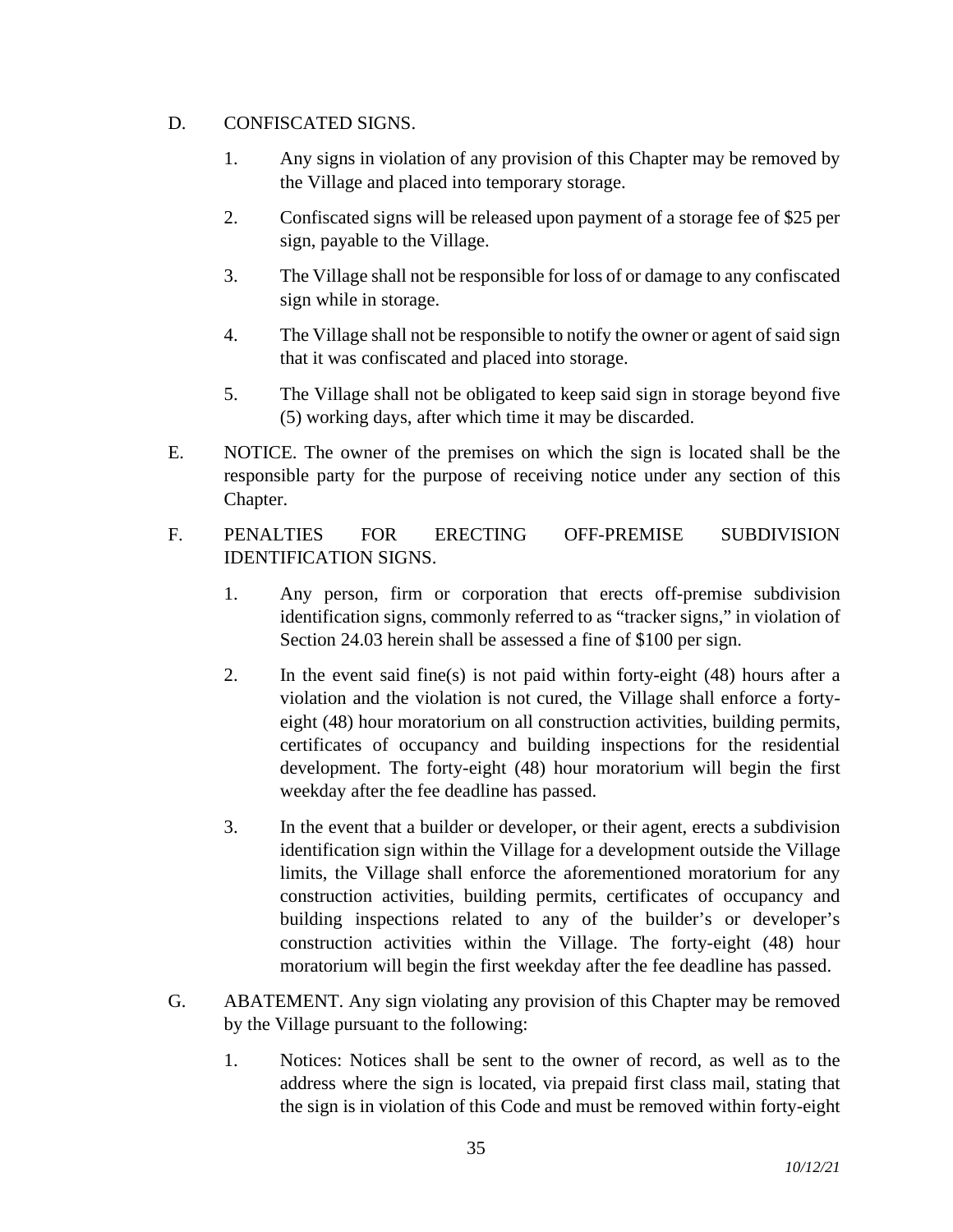(48) hours of receipt of the notices. For purposes of this Section, notice shall be deemed received twenty (24) hours following its deposit with the U.S. Postal Service.

- 2. Abatement by Village: If the sign is not removed within forty-eight (48) hours of receipt of the notices, or if the owner of the real estate cannot be found, the Village may cause the abatement or removal of such sign.
- 3. All costs and fees, including reasonable attorneys' fees incurred by the Village in enforcing this Chapter, shall be the joint and several responsibility of the owner of record where the illegal sign was located and the occupant(s) of the property where the illegal sign was located.

### **24.09 VARIATIONS**

- A. VARIATION PROVISIONS. If specific standards or requirements contained in this Chapter preclude a proposed sign from being erected, the applicant may request a variation, subject to the following provisions:
	- 1. Procedure.
		- a. An applicant shall file with the Village Clerk a written petition addressed to the Village Board c/o the Village Clerk requesting a variation and setting forth a brief statement of the grounds.
		- b. At the time of filing said petition, a sign variation review fee of \$50 shall be submitted.
		- c. The petition shall set forth the fact in detail concerning the proposed variation and practical difficulty or particular hardship upon which the applicant's petition is based and shall have attached a diagram or plan showing the result that the proposed variation would have on the subject sign and property in question.
	- 2. Standards for Variations. In granting the petition, the Village Board shall find the following to exist:
		- a. That such a variation is harmonious with the intent and purposes contained in Section 24.01 herein; and
		- b. That there is a practical difficulty or particular hardship upon the applicant, which is non-financial in nature, in carrying out strict compliance with this Chapter, or any part hereof, relating to the construction, alteration, maintenance, repair, or remodeling of any sign. A practical difficulty or particular hardship shall be proven by evidence demonstrating that (1) the plight of the applicant is due to unique circumstances and (2) the variation, if granted, will not alter the essential character of the locality in which it is located; and